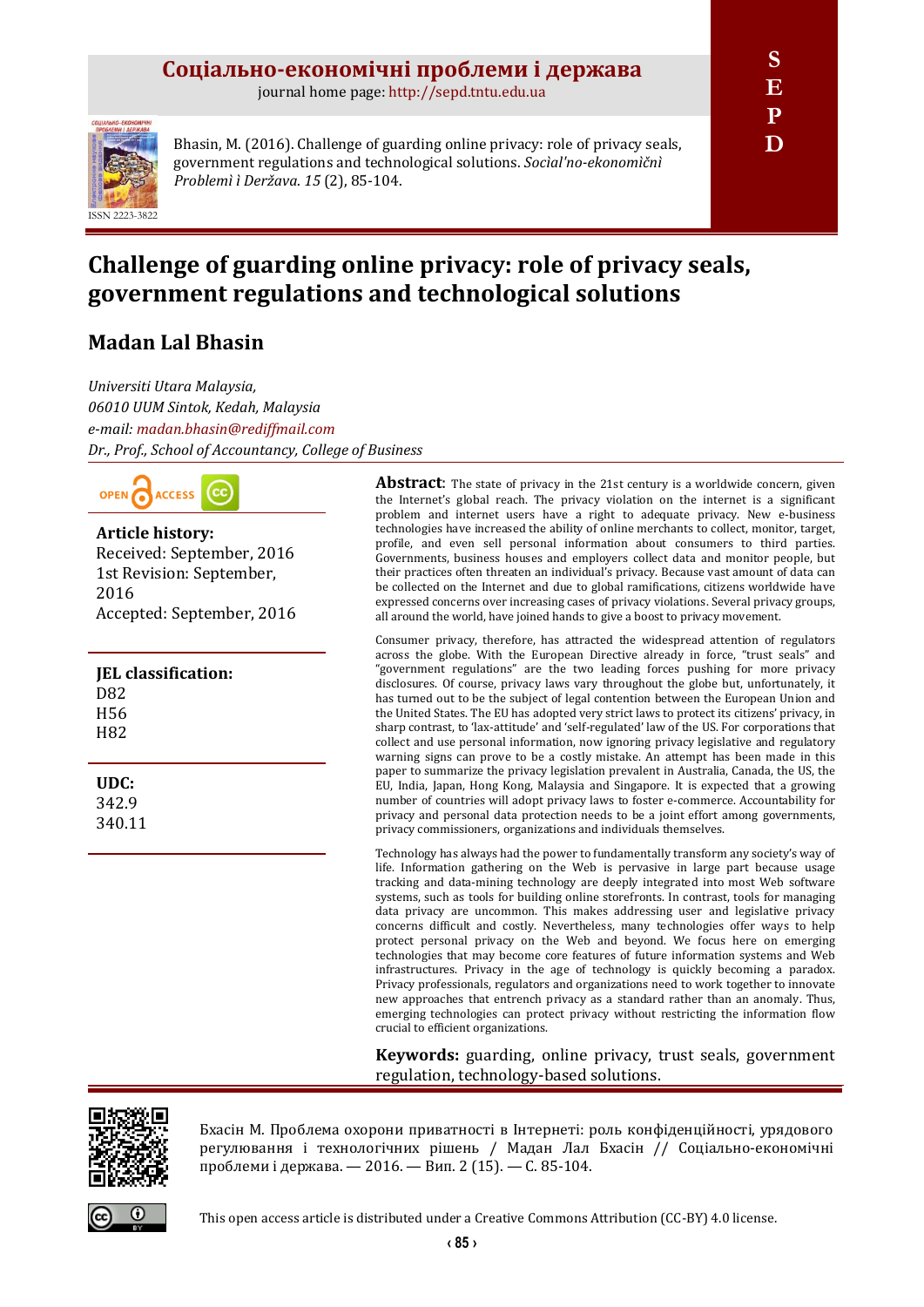## **1. Introduction**

For any organization to thrive in today's business environment, it must deal effectively with global competition and the rapid pace of technological change. The Internet has played a vital role in transforming business in the new millennium. With the opening of the Internet for commercial activities in 1991, thousands of businesses all over the world have hooked up and started doing business online, from establishing a mere presence to using their sites for transactions (Laudon and Laudon, 2016). Still, the Internet is a public network and doing business online continues to be a double-edged sword. Everyday, companies are opening their information systems to other businesses and to the public to increase sale, and to make shopping, purchasing, and service more convenient for their clients. As pointed out by Slyke and Belanger (2012), "The more businesses allow access to their services and systems through the Internet, the more they are vulnerable to security breaches. Along with growing concerns about security, consumers are also concerned about their privacy." The potential for violation of privacy in e-commerce has been an issue of significant controversy ever since business on the Web began. Personal information is readily available because of the widespread usage of the Internet and of cloud computing, the availability of inexpensive computer storage, and increased disclosures of personal information by Internet users in participatory Web 2.0 technologies. The increased availability of online personal information has fueled the creation of a new tracking industry. Behavioral advertising, a form of online advertising, is delivered based on consumer preferences or interest as inferred from data about online activities. In 2015, over \$122 billion was spent on online advertising. This revenue allows websites to offer content and services for free. "What They Know," an in-depth investigative series by the Wall Street Journal, found that one of the fastest growing Internet business models is of data-gatherers engaged in "intensive surveillance of people visiting web sites to sell data about, and predictions of, their interests and activities, in real time" (Stevens, 2011). Web sites, such as Spokeo, an online data aggregator and broker, give site visitors vast quantities of personal information. The use of social networking sites by law enforcement and government agencies, coupled with the fact that information on social networking sites can be used as evidence in trials, reinforces the importance of using restraint in posting information to your profile. Consumers and public interest groups are filing complaints to challenge the collection and use of consumer data without consumer consent or knowledge. Thus, online privacy concerns are widespread.

The proliferation of the Internet as an educational and business medium has exacerbated violation of individual privacy. Today, computers make the collection, maintenance, and manipulation of personal data more possible, faster, less expensive, and more effective than manual methods (UNESCO, 2011). Recently, Swire et al., (2016) stated, "Based on a factual analysis of today's Internet ecosystem in the United States, ISPs have neither comprehensive nor unique access to information about users' online activity. Rather, the most commercially valuable information about online users, which can be used for targeted advertising and other purposes, is coming from other contexts, such as social networks and search. Market leaders are combining these contexts for insight into a wide range of activity on each device and across devices." A serious concern for individual privacy is growing right alongside the growth of e-commerce. In this context, privacy is the ability of individuals to control information about themselves – what and how much is collected, how it may be used, and so on. According to Slyke and Belanger (2012), "Three parties may violate the privacy of individuals – government, businesses, and employers." Governments need individuals' information for planning of infrastructure, education and other services, as well as to facilitate law enforcement. Businesses collect consumer information to better target their marketing and service efforts. Employers monitor employees to ensure productivity and enforce corporate policies. Undoubtedly, all three parties have a legitimate need to collect data on individuals and to monitor people, but unfortunately their practices threaten privacy. On the other hand, individuals often feel that too many organizations know too much about their private lives. Therefore, many people try as hard as they can to minimize the amount of information collected about them, or at the least, they demand that their consent to use their personal information be obtained (Tsai et al., 2011). Collection of data by businesses about individuals has always invoked issues of privacy. However, online technology increases the concerns, as it allows for faster and easier storage of more data. It also allows for easier manipulation of that data and cross-referencing at unbelievable speeds (Punch, 2000). Here, Bhasin (2007) observed "in the online world, data collection can occur even without the knowledge of the individual, through the use of 'cookies'. Privacy is also threatened by the tracking of consumer usage by Web sites and 'click- stream' data is the term given to data that tracks user surfing habits online." Finally, privacy is threatened when individuals' data is shared and/or sold by some companies with other companies, without the explicit approval of the individuals. Consumers are usually afraid that businesses, including those on Web sites, will sell personal information to other organizations without their knowledge or permission.

Well, in the past few years, several organizations have had significant lawsuits filed against them by customers claiming that their privacy was violated. As Wirtz, Lewis and Williams (2007) stated, "Consumers, all over the world, are becoming increasingly angry when their personal information is used or released without their permission. As a result, new laws and regulations are being introduced in different countries that prohibit companies from releasing customer information to third parties without the consumer's express consent. Until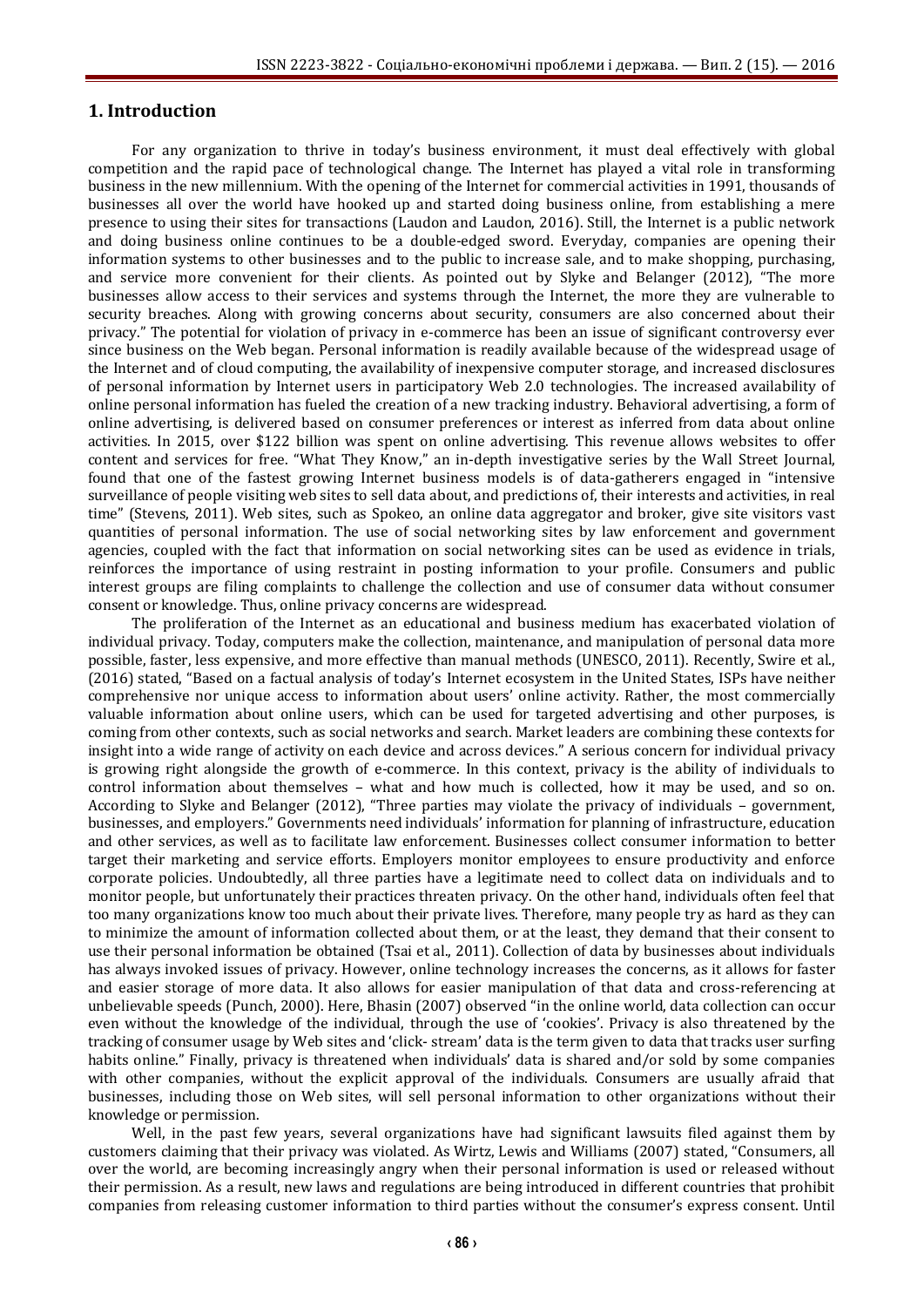privacy practices are made consistent and all organizations doing business online learn to properly respect individuals' right to privacy, we can expect these disputes to continue. As long as they do, some people will be reluctant to provide personal information online, and e-business will suffer." However, online technology increases the concerns, as it allows for faster and easier storage of more data. It also allows for easier manipulation of that data and cross-referencing at unbelievable speeds. In addition, in the online world, data collection can occur even without the knowledge of the individual, through the use of cookies. As Bhasin (2005, 2006) said, "Information relating to individuals, called 'personal data,' is collected and used in many aspects of everyday life. An individual gives personal data when he/she, for example, registers for a library card, signs up for a membership of a gym, opens a bank account, etc. Personal data can be collected directly from the individual or from an existing database. The data may subsequently be used for other purposes and/or shared with other parties. Personal data can be any data that identifies an individual, such as a name, a telephone number, sex, or a photo." As Internet Policy Task Force Report (2010) observes, "Internet technology has posed new challenges to the protection of individual privacy. Information sent over this vast network of networks may pass through many different computer systems before it reaches its final destination. Each of these systems is capable of monitoring, capturing, and storing communications that pass through it".

In today's technological world, millions of individuals are subject to privacy threats. Recently, Bhasin (2016) pointed out, "By using computer technology, companies can legally collect information about consumers, including what they buy, what medications they take, what sites on the internet they have visited, and what their credit history is. Computer software can organize this data and prepare it for sale and use by direct marketing companies, lending institutions, insurance companies, and credit bureaus." There emerged various cases on Internet privacy, such as, Google Earth map, right of being online anonymous, mobile-phone tracking, surveillance etc, which have close tie to safety and freedom of expression. Similarly, Bhasin (2015) remarked, "Facebook is the most popular 'social' networking site. Student life without Facebook is almost unthinkable. Thus, social network sites deeply penetrate their users' everyday life and, as pervasive technology, tend to become invisible once they are widely adopted, ubiquitous, and taken for granted. When people, for instance, set up accounts for Facebook they enter bank and credit card information to various websites." The analysis by Fuchs (2011) shows, "Facebook's privacy strategy is a self-regulatory privacy policy mechanism that advances an individualistic privacy conception. It tries to manipulate the perception of privacy by Facebook users and the public by complexifying the understanding of targeted advertising in its privacy policy, minimizing advertising control settings, implementing a complex usability for the few available advertising opt-outs, and reducing privacy to an individual and interpersonal issue." Specific privacy concerns of online social networking include inadvertent disclosure of personal information, damaged reputation due to rumors and gossip, unwanted contact and harassment or stalking, surveillance-like structures due to backtracking functions, use of personal data by third-parties, and hacking and identity theft (Debatin et al., 2009). Rise of social networks and Cloud computing are increasingly defining norms of privacy, acting as gatekeepers for applications, and setting their own proprietary standards rather than universally compatible standards.

According to Aleecia, McDonald and Cranor (2008), "In cyberspace users' rights to privacy and freedom of expression are not only be infringed by government monitoring and surveillance, but also impacted by Internet intermediaries, companies or simply by other users." It is possible to record many online activities, including which online newsgroups or files a person has accessed, which Web sites and Web pages he/she has visited, and what items that person has inspected or purchased over the Web. Much of this monitoring and tracking of Web site visitors occurs in the background without the visitor's knowledge. Web sites can learn the identity of their visitors if the visitors voluntarily register at the site to purchase a product or to obtain a free service, such as information. Web sites can also capture information about visitors without their knowledge using "cookies" technology (Chaffey and White, 2011). Here, Bhasin (2006a, 2007) added "Cookies are tiny files deposited on a computer hard drive when a user visits certain Web sites. Cookies identify the visitor's Web browser software and track visits to the Web site. When the visitor returns to a site that has deposited a cookie, the Web site software will search the visitor's computer, find the cookie, and "know" what that person has done in the past. It may also update the cookie, depending on the activity during the visit." Recently, Sweden passed legislation that restricts how Web sites can use cookies. The Internet is inspiring even more subtle and surreptitious tools for surveillance. "Web bugs" (sometimes called invisible.GIFS or clear.GIFS) are tiny graphic files embedded in email messages and Web pages that are designed to monitor who is reading the e-mail message or Web page (Turban et al., 2008). They transmit information about the user and the page being viewed to a monitoring computer. Because Web bugs are very tiny, colorless, and virtually invisible, they can be difficult for unsophisticated Internet users to detect. Marketers use these Web bugs as another tool to monitor online behavior and can develop detailed consumer profiles by combining Web bug data with data from other sources.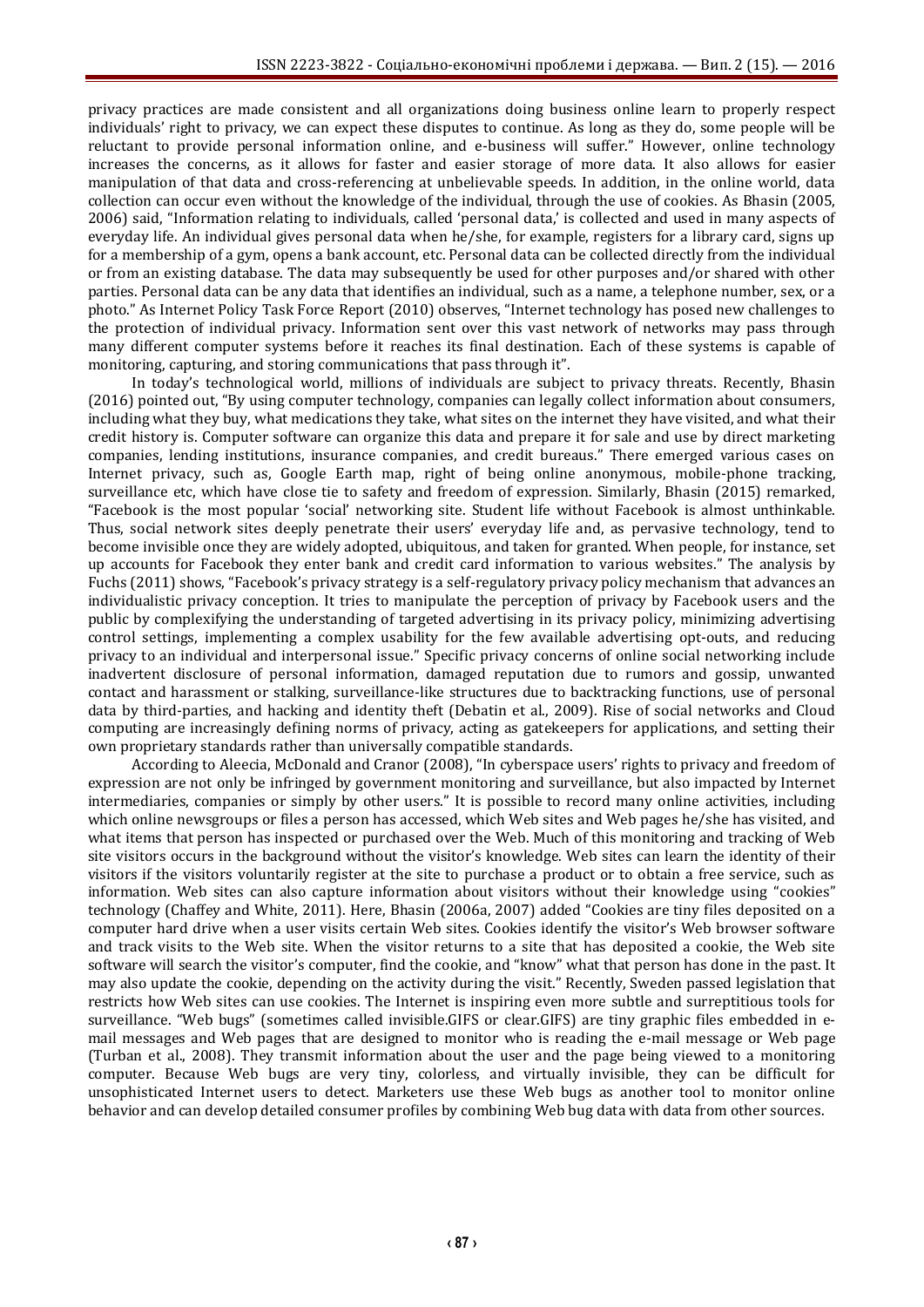### **2. Privacy versus Security**

Privacy and security are said to be two of the biggest concerns regarding e-business/commerce. In reality, both are major concerns for any computerized environment, including businesses, governments, and individuals. Privacy of data can be thought of as the confidentiality of the data collected by businesses or governments about the individuals using their services. Since it is willingness of consumers to share information over the Internet that allows transactions to be made, the consumers' control over 'how much' and 'what' information is shared is the essence of privacy on the Internet. A security threat is defined by Kalakota and Whinston (1996) as a "circumstance, condition, or event with the potential to cause economic hardship to data or network resources in the form of destruction, disclosure, modification of data, denial of service, and/or fraud, waste, and abuse." Security, then, is the protection against these threats. Under this definition, threats can be attacks on network and data transactions or unauthorized access by means of false or defective authentication. However, discussion about various forms of security threats, and security technologies and solutions is beyond the scope of the present paper. The primary focus will be on the issue of privacy protection on the Internet. In other words, security relates to controlling one's environment for protection of data (Hoffman et al., 1999). Consumers, in the context of security, could be concerned with sharing information online because they fear hackers stealing their information. Privacy refers to monitoring the secondary use of information. Consumers, in the context of privacy, could be concerned that once the information is freely submitted to a Web site, there is diminished or nonexistent control over whether and/or how there is further sharing of that information with third parties. As Conroy et al., (2014) concluded, "Consumer product executives should consider viewing data privacy and security not just as a risk management issue, but as a potential source of competitive advantage that may be a central component of brand-building and corporate reputation." As emphasized by E&Y (2014), "In an effort to reinforce privacy protection as a top priority, it is incumbent upon organizations to: (a) Demonstrate privacy accountability and consistently apply privacy policies across functions and borders; (b) Embed privacy policies into new processes, products or services prior to launch; and (c) Create a culture that understands the fundamental importance of privacy beyond reciting the organization's policies."

### **3. What is Privacy?**

As individuals and businesses continue to use e-business in increasing numbers, an equally increasing amount of information about these same individuals and businesses is collected and stored. The problem occurs when users either do not know what data are being collected, or do not know or consent to how the data should be used. The question of the degree to which the privacy rights of individuals should be protected is a leading barrier to global e-business. In this context, Bhasin (2005) observed, "On the surface, it seems obvious that privacy rights should be protected, but the common standard applied differs from country to country. For example, privacy laws in the European Union are much stricter than those in the United States, which implies that U.S. companies who want to do business in the European Union must follow the E.U. standard." One of the most important issues in managing information, which has both legal and ethical implications for managers, is "privacy". In the context of information, 'privacy' refers to an individual's rights as a customer, employee or citizen concerning what personal data are held about them by third-parties, such as companies, employers and government agencies and how they are used. As per Federal Trade Commission (2010), "Privacy is usually defined as the right of any citizen to control his or her own personal information and to decide about it (to keep or disclose information)." Privacy is a fundamental human right recognized by Article 12 of UDHR, the International Covenant on Civil and Political Rights, and in many other international and regional human rights conventions (UNESCO, 2011). Now-a-days, computers make the collection, maintenance, and manipulation of personal data more possible, faster, less expensive, and more effective than manual methods. Therefore, a serious concern for individual privacy is growing right alongside the growth of e-commerce. As Laudon and Laudon (2016) states, "Privacy is the "claim of individuals to be left alone, free from surveillance or interference from other individuals or organizations, including the state." In this context, privacy is the ability of individuals to control information about themselves – what and how much is collected, how it may be used, and so on.

According to Haag, Cummings and McCubbrey (2014), "Privacy is the right to be left alone, when you want to be, to have control over your own personal possessions, and not to be observed without your consent. It is the right to be free of unwanted intrusion into your private life." As mentioned earlier, privacy has several dimensions: individuals snooping on each other; employers' collection of information about employees; businesses' collection of information about consumers; government collection of personal information; and the issue of privacy in international trade. Claims to privacy are also involved at the workplace: millions of employees are subject to electronic and other forms of high-tech surveillance (OECD, 1980). Information technology and systems threaten individual claims to privacy by making the invasion of privacy cheap, profitable, and effective. Collection of data by businesses about individuals has always invoked issues of privacy. In July 2000, the U.S. Federal Trade Commission (FTC) identified five core principles of privacy protection that are widely accepted in the U.S., Canada, and Europe (Branscum, 2000). The FTC core principles are: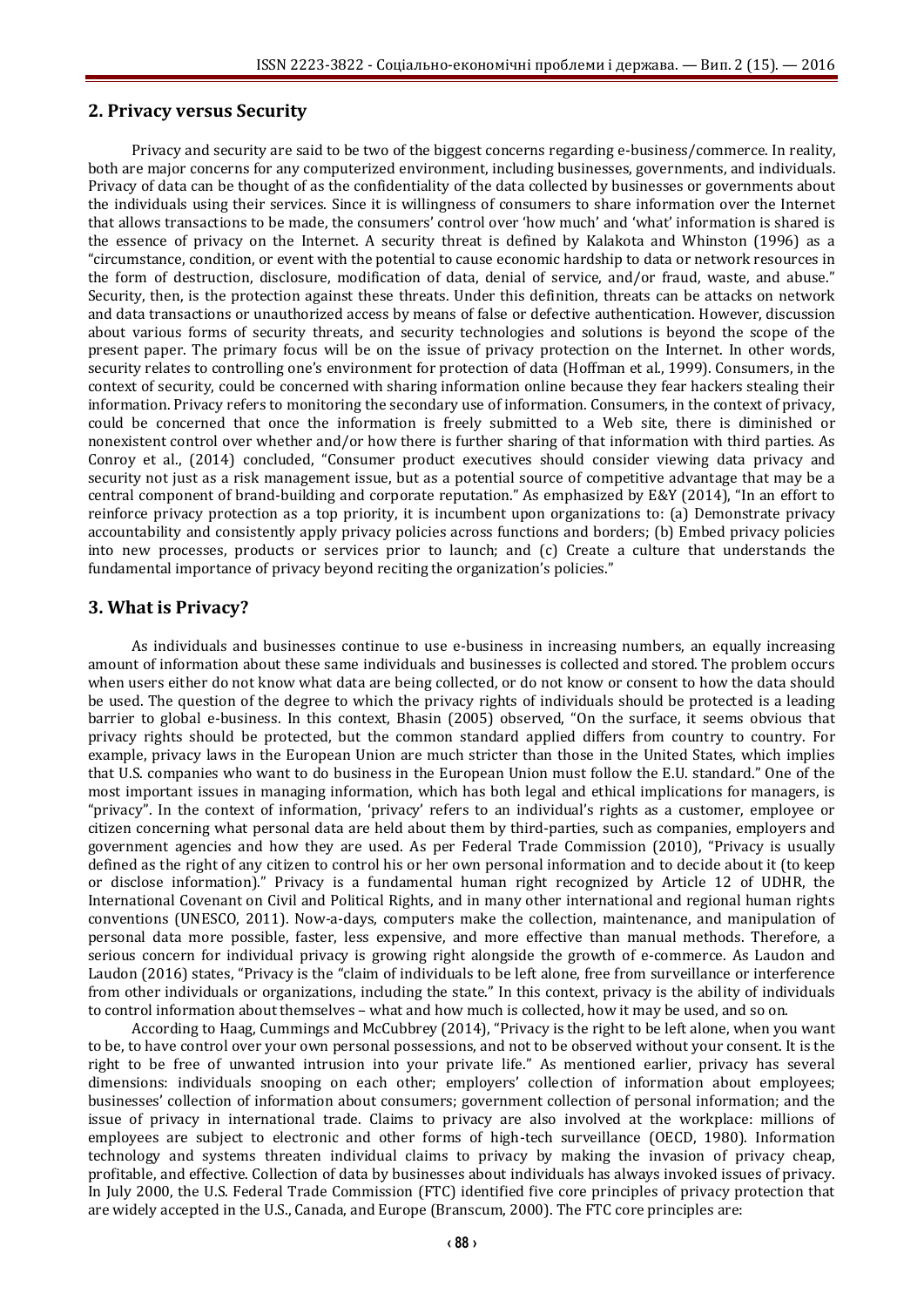– Notice – Consumers should be made aware of an entity's information practices before any personal information is gathered.

– Choice – Consumers should be given the opportunity to consent or deny any secondary uses (uses other than the processing of a transaction) of information. Secondary uses include mailing notices or transfer of data to third parties.

– Access – Consumers should be able to access their personal data and review it without significant delays. Further, consumers should be able to easily correct inaccurate personal information in a timely manner.

– Integrity and Security – The data regarding consumers' personal information should be processed in a fashion so that the data is accurate. Further, the data needs to be kept confidential as it is transmitted, processed and stored by the entity.

– Enforcement – Consumers should have recourse to action, if any, of the above 'core' principles are violated.

Unless businesses fall into certain categories (such as medical or financial institutions), U.S. law does not require that they abide by any of these. Note that the fourth recommendation is actually two recommendations – ensuring accuracy and ensuring that only authorized people have the access to the data. Unfortunately, U.S. companies are notorious for not following the very first recommendation. Some do have policies in place to ensure access only on a "need to know" basis. Industry groups, such as the On-Line Privacy Alliance have vigorously lobbied against increased government regulation in this area, claiming that the current self-regulated environment is adequate. Critics, however, have questioned the ability of these groups to properly monitor the industry and suggest that the privacy seals may be no more than marketing ploys to lull consumers into a false sense of security.

To enforce privacy rules, some companies have established the position of "Chief Privacy Officer" (CPO). The appointment of such an officer may calm fears of privacy abuse (Stair and Reynolds, 2014). Regarding the privacy rights of adults, the U.S. government is still willing to allow private industries the opportunity to device sufficient privacy rights policies, but thus far these efforts have fallen short of expectations. As opposed to the United States, all European Union nations have strict laws that ensure all the above rules are followed in letter and spirit. The U.S. government is facing pressure from privacy advocacy groups and the European Union's (EU) new privacy regulation. As a result, U.S. lawmakers are increasingly "threatening" the business sector that they may soon introduce privacy regulations if industry efforts are not satisfactory. To reduce consumer privacy concern and subsequent negative responses, organizations need to pay close attention to their privacy policies through greater self-regulation, third-party accreditation, and to ensure the presence of compliance mechanisms that support and check the marketing and collection activities of their organization and related parties. Regulators can reduce consumer concern by further defining and improving the legal framework for protecting consumer privacy on the internet. In addition, governments should consider overseeing third-party privacy accreditation as well as firm and industry self-regulation. Finally, to improve consumer perceptions of privacy protection, enhanced regulatory privacy protection should be communicated to the public along with a response outlet for privacy concerns so that consumers know that they should report privacy-related complaints to a regulatory agency.

## **4. Privacy Policy or Statement**

Companies that are open and honest in their communications usually adopt privacy policies or statements, and are very clear about how they use collected data discreetly to further corporate growth, efficiency and performance will benefit from wider consumer acceptance in international markets. This is what leads to increased revenue, less litigation from the aggrieved, enhanced reputations for their brands, and more prospective partners willing to enter into lucrative cooperative ventures that require a deep well of trust. Among the companies given high marks by privacy advocates for making data protection a priority, to name a few, are Dell, IBM, Intel, Microsoft, Procter & Gamble, Time Warmer and Verizon. Some of these companies – such as Microsoft, which has in the past been plagued by security leaks in its operating system and e-commerce programs – have embraced hard-line privacy stances only after experiencing first-hand the potential damage to their businesses that privacy breaches can inflict.

One way that consumers have to be knowledgeable about the possible consequences of dealing with a Web merchant is the privacy policy or statement. This statement should discuss the privacy policy of the Web merchant regarding the data collected and their subsequent use. It should be easily accessible through a link clearly visible on the first page (home page) of the merchant's Web site. Some companies show this link at the bottom of their home page (in small type) while others show it at the top of their home page. When a company wants to design its own privacy statement, the manager in-charge has to be careful to include all policies to which the company wishes to adhere, and to include them in clear, concise language. The manager must then write the actual statement, have it approved by the company's management (and probably the company's legal department or law firm), and finally, post it on the company Web site. The content of the statement, of course, will vary from company to company. To promote the use of privacy statements, several online tools have been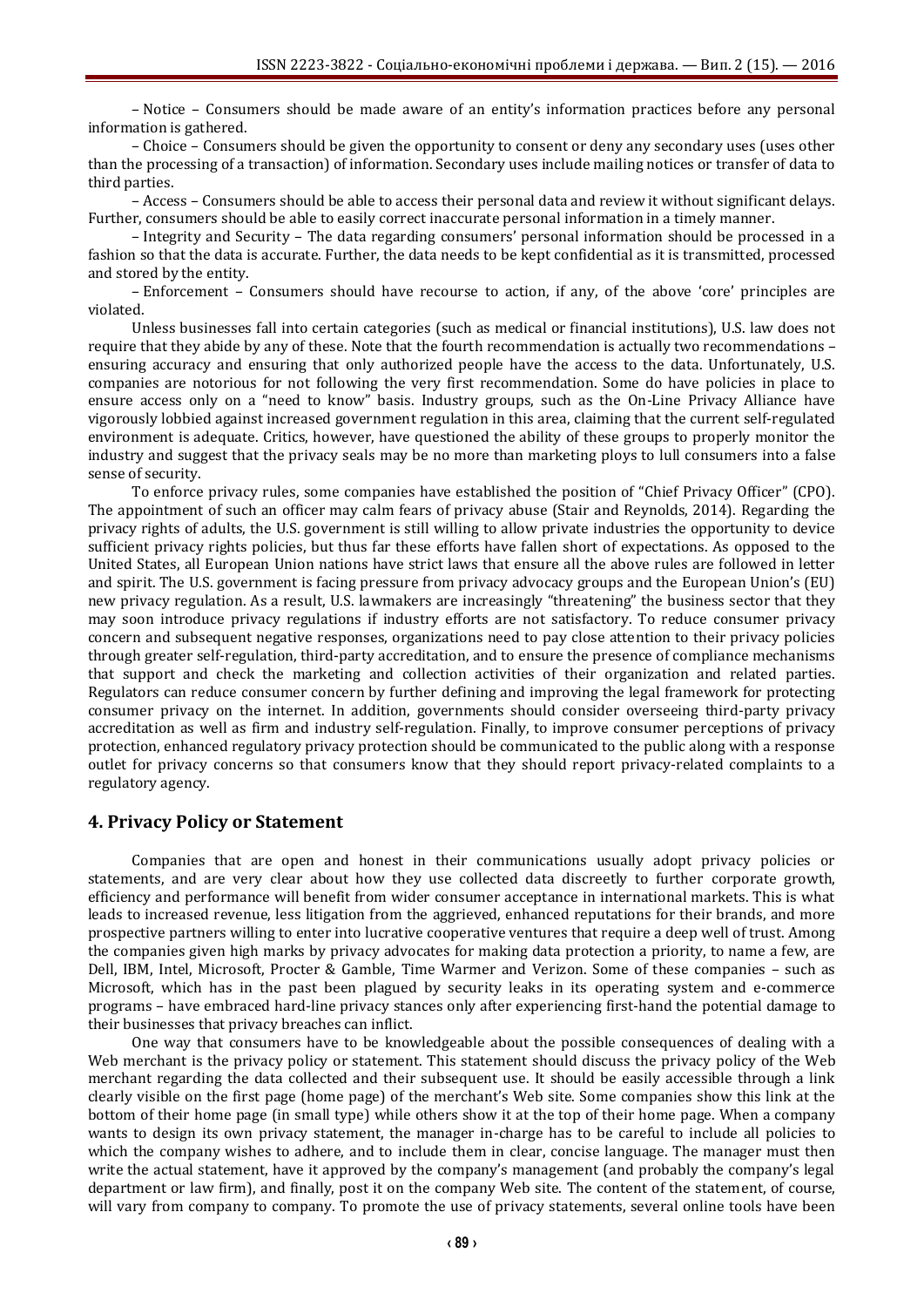developed to automatically generate or test privacy statements. For example, Microsoft Corporation has a privacy statement generator at www. Microsoft.com/privacy/wizard/, and similarly, the IBM Corporation had its own at www.alphaworks.ibm.com/tech/p3peditor. However, many Web sites do not even have privacy policies.

Although online retailers detail their privacy practices in online privacy policies, this information often remains invisible to consumers, who seldom make the effort to read and understand those policies. Businesses address these privacy concerns by posting privacy policies or displaying privacy seals to convey their information practices. However, 70% of people surveyed disagreed with the statement privacy policies are easy to understand, and few people make the effort to read them (Privacy Leadership Initiative 2001, TRUSTe 2006). Similarly, empirical evidence suggests that consumers do not fully understand the meaning of privacy seals (Pew Internet and American Life Project, 2000). In this context, Aleecia et al., (2008) observed, "Various studies have also indicated that most people are willing to put aside privacy concerns, providing personal information for even small rewards. In such cases, people readily accept trade-offs between privacy and monetary benefits or personalization. Studies show privacy policies are hard to read, read infrequently, and do not support rational decision making." Privacy (or Trust) seals and government regulations are two leading forces pushing for more and better privacy disclosures on Web sites. Trust seals promote privacy in the form of self-regulation by industry, while government regulation takes the form of litigation, forcing companies into better privacy practices (Goldberg, 2007). Both trust seals and government regulations are summarized below.

## **5. Privacy/Trust Seals**

"Trust" is particularly important in online markets to facilitate the transfer of sensitive consumer information to online retailers. As privacy concerns have been identified as a primary barrier to consumer trust online, governments and third parties have proposed various approaches to privacy protection. According to a study done by Tang, Hu and Smith (2007), "We find that firms' ability to influence consumer beliefs about trust depends on whether firms can send unambiguous signals to consumers regarding their intention of protecting privacy". At the heart of these approaches are "privacy or trust seals" that aim to empower consumers with more transparency and control over their information. Therefore, it is important to realize what privacy/trust seals are and the distinction between the major seal sources. Seal issuing authorities provide a set of guidelines and a voluntary enforcement mechanism to assure that the site abides by its own privacy policy. As Markert (2002) observes, "Privacy seals symbolically communicate a third-party authority designed to engender trust in the Web site's information practices as stated in their privacy policy. By clicking on the privacy seal, the user can check back with the seal authority's Web page to verify authenticity." The seal authorities collect an annual fees ranging from a few hundred to several thousand dollars, prorated on revenues, for the seal's display."

In the United States, there are three not-for-profit organizations, whose purpose is to guarantee that Web sites maintain adequate privacy standards. These organizations respond to voluntary invitations of commercial Web sites to examine their standards. If a Web site passes the test, they allow the site to use their seal of approval. While such organizations provide e-commerce firms with a mechanism of self-regulation, most of them have not sought such seals of approval. These seals are supposed to instill consumer confidence in the Web site. Examples of these seals include the Better-Business-Bureau Online (BBBOnLine), AICPA WebTrust, and TRUSTe. A number of other seals also exist on the Internet. For example, there is the VeriSign program, which is mostly for security through encryption and authentication products, or the International Computer Security Association's (ICSA) seal. Table-1 compares some of the requirements for businesses that want to display three of the trust seals.

The AICPA WebTrust seal program was specifically started to address customer concerns about privacy and security on the Internet. It focuses on disclosure of not only what information is collected and how it will be used, but also on business practices of the company. It requires a thorough examination of the Web site by a certified public accountant or a chartered accountant. BBBOnLine, a subsidiary of the well-established Better Business Bureau, administers the BBBOnLine seal, which promotes ethical business standards and voluntary self-regulation. While it promotes the idea that companies using this seal are good citizens, the program does not specifically address privacy and security online. It does require, however, that the company be in business for at least one year before being eligible to receive the seal. TRUSTe is also administered by an organization that focuses on promoting online privacy. The role of the seal on a company's Web site is to reassure consumers that the company follows the set of self-regulation rules established by TRUSTe for the collection and use of private and personal information.

All three seals attempt to embody fair information practices similar to those supported by the U.S. FTC, U.S. Department of Commerce, and other industry associations, such as the Online Privacy Alliance (www.privacyalliance.org). For instance, in order to be TRUSTe compliant, the Web site must agree to the program principles, and abide by the TRUSTe's oversight and resolution procedures. "The program principles state that a privacy policy must be displayed on their site that clearly states what personally identifiable information is collected. The principles also require that users consent to how the data is used and shared. The site must also have adequate security measures to safeguard customer information. According to Ahmad (2009),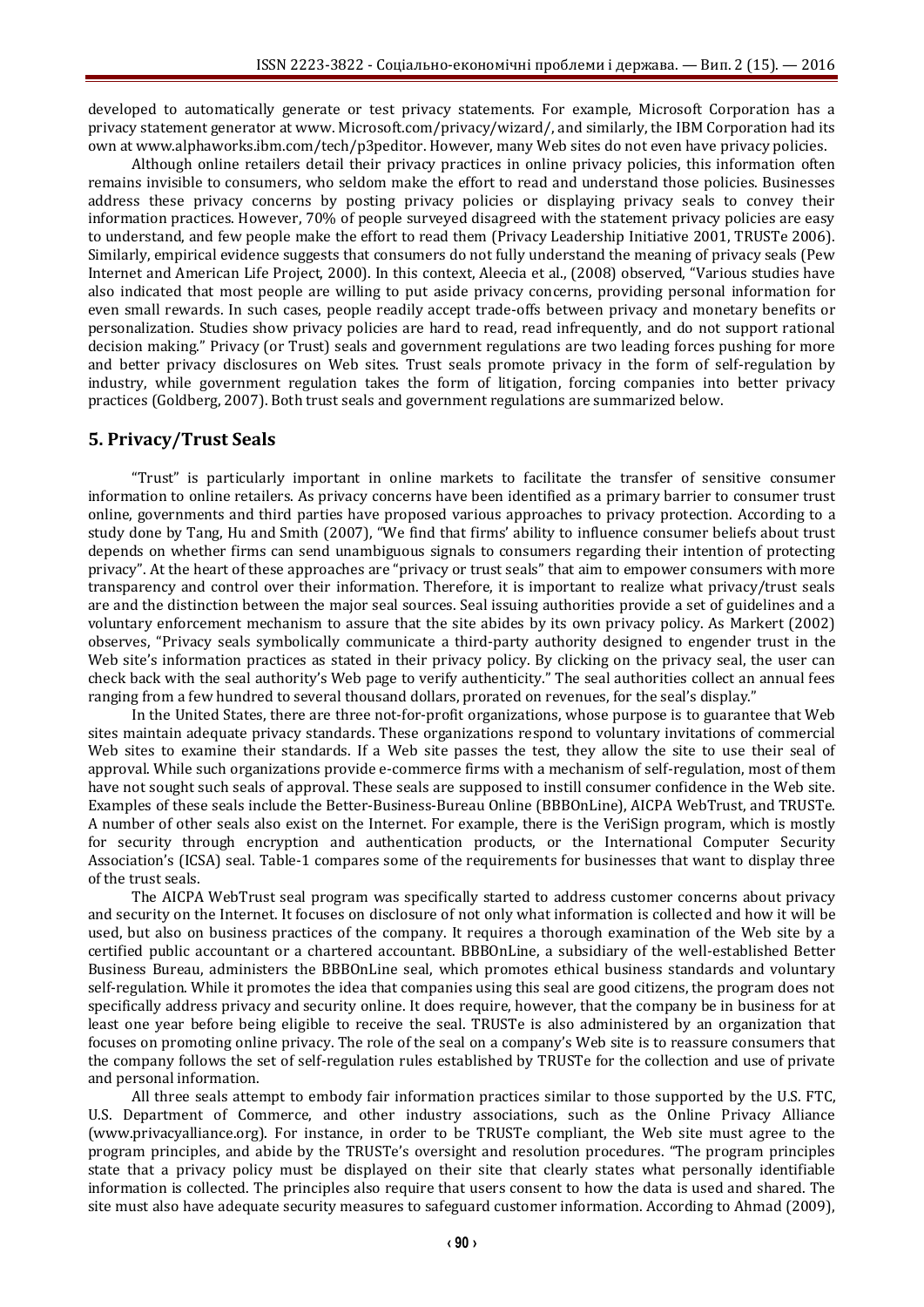"The oversight procedures include seeding user information to see whether Web sites are complying with their stated policies". Complaints are dealt with under a resolution process that could potentially escalate from TRUSTe mediation, to onsite compliance reviews by official auditors such as PricewaterhouseCoopers, to referral to the appropriate government agency. The other two seals outline similar principles, although BBBOnline does not have an oversight procedure, and AICPA Web-Trust has no oversight or complaint procedure. In summary, it appears that TRUSTe and BBBOnLine offer a minimal baseline of assurance that consumers' personally identifiable information is handled appropriately. Likewise, their privacy seals can be obtained at a minimal cost. WebTrust, however, offers a much greater amount of assurance that consumers' personally identifiable information is handled appropriately, but at what is assumed to be a much greater cost. How important consumers perceive the protection of their personally identifiable information to be will determine to what extent the privacy seal program market grows and which type of privacy seal program flourishes. To encourage privacy on the Web, several organizations have set up Web site certifications and privacy seals, and many businesses have posted one or more of these seals on their Web sites. TRUSTe is by far the most popular Web privacy seal. WebTrust is considered the most stringent of the three programs. However, due to its costly fees and strict standards, WebTrust had awarded only seals to very limited websites of more than 3,500 organizations displayed the TRUSTe seal, including Netscape, IBM, Yahoo, Microsoft, AOL Time Warner, Adobe, and Disney. Another popular program is the Better Business Bureau's (BBB) "Online Privacy Program" (with seals on 1,706 company sites). The AICPA also has an Online Privacy Program (and Principle) as part of its Web Trust seal program. Several surveys revealed that the public is unimpressed with these seals of approval. Cost may explain why, CPA Web Trust has only approximately 40 recipients, while TRUSTe has around 1300 and BBBOnline around 600. Notable seal recipients include America Online, AT&T, Bell Canada, IBM, Intel, Microsoft, and Hewlett-Packard.

| <b>Table 1: Comparison of Some Web Site Seals</b> |                             |                          |                            |  |  |
|---------------------------------------------------|-----------------------------|--------------------------|----------------------------|--|--|
|                                                   | <b>AICP Web Trust</b>       | <b>BBBOnLine</b>         | <b>TRUSTe</b>              |  |  |
| Fee?                                              | Yes (High)                  | Yes (Low)                | Yes (Low)                  |  |  |
| Policies                                          | Web site must be examined   | Web site must follow BBB | Web site must              |  |  |
|                                                   | thoroughly before seal can  | advertising ethics and   | agree to site              |  |  |
|                                                   | be affixed.                 | policies.                | compliance reviews.        |  |  |
| Disclosure                                        | Yes:                        | N <sub>0</sub>           | Yes;                       |  |  |
| Required                                          | Business practices,         |                          | Easily understandable      |  |  |
|                                                   | transaction integrity, and  |                          | and easy to find privacy   |  |  |
|                                                   | information protection      |                          | statements.                |  |  |
|                                                   | must be disclosed.          |                          |                            |  |  |
| Consumer                                          | Options for redress must be | Promptly handle consumer | Promptly handle consumer   |  |  |
| redress                                           | disclosed.                  | complaints; agree to     | complaints; mechanisms for |  |  |
|                                                   |                             | binding                  | complaints provided.       |  |  |
|                                                   |                             | arbitration; mechanisms  |                            |  |  |
|                                                   |                             | for complaints provided. |                            |  |  |

*Source: Slyke, Craig Van, and Belanger, France (2012), "E-Business Technologies: Supporting the Net-Enhanced Organization," John Wiley & Sons, Inc.*

Two of the three organizations' privacy seal programs (TRUSTe and BBBOnLine) are very similar including: (a) They are both non-profit organizations, (b) The process to obtain their privacy seals relies heavily on self-assessments; (c) Consumer complaints are handled within the organization and is free; (d) Their cost structures for obtaining a privacy seal are both based upon total revenue and total potential vendor costs are similar (\$6,999 for TRUSTe versus \$6,000 for BBBOnLine). WebTrust, on the other hand: (a) Is obtained through WebTrust providers which are for-profit entities (typically, CPA's); (b) Relies heavily on a thorough examination by the WebTrust provider; (c) Handles consumer complaints through an organization external to the WebTrust program; (d) Does not publish its cost structure since it varies from customer to customer depending on the specific arrangement between the WebTrust provider and the requesting company.

As Bhasin (2008) remarked, "Critics have pointed out that organizations sponsoring these privacy seals are largely self-regulated. Another problem is confusion about privacy seals and what they mean." The BBB's "Online Reliability Program" sounds like it might be a privacy seal, but it has nothing to do with privacy protection. The BBB program that specifically addresses online privacy is called the "BBB Online Privacy Program". In practice, the seal assurance programs have been less than perfect. The main criticism of these seals is the assurance organizations, such as TRUSTe, AICPA, and BBB, have no real power to deal with abuses, although TRUSTe for one has shown its willingness to challenge abuses, such as its pursuit of bankrupt e-tailer Toysmart.com that attempted to sell its customer database (Culnan, 2002). Since then, however, a number of Web sites have included a disclaimer in their privacy statement that allows the sale of customer data should all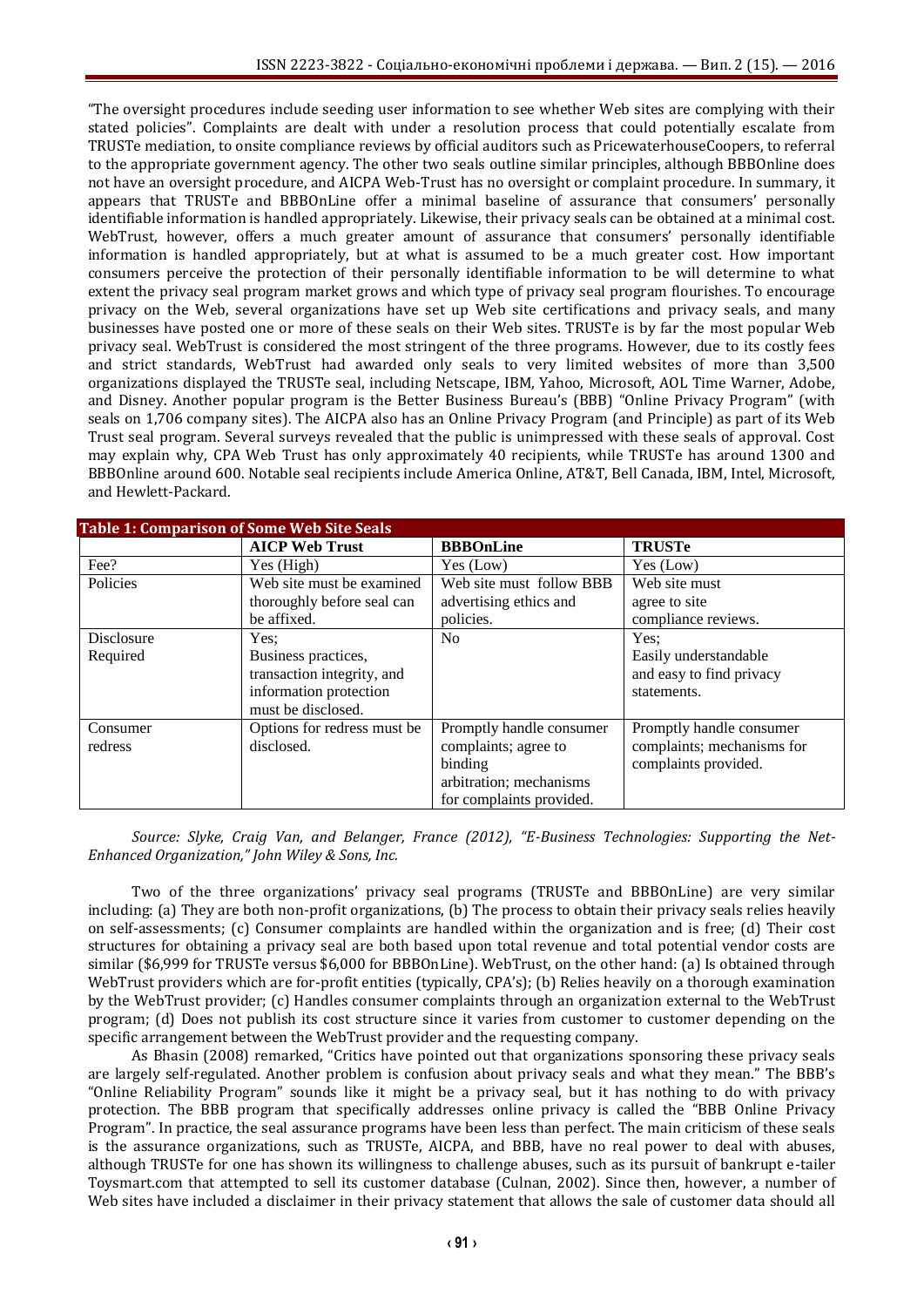or part of the business be sold in the future. Such Web sites include Amazon and eBay. In order for privacy seals to be effective, B2B Web sites must display them more prominently so that online consumers can begin to recognize these graphic images and understand their function. Industry groups, such as, the On-Line Privacy Alliance have vigorously lobbied against increased government regulation in this area, claiming that the current self-regulated environment is adequate (FTC, 2010). Critics have questioned the ability of these groups to properly monitor the industry and suggest that the privacy seals may be no more than marketing ploys to lull consumers into a false sense of security.

A cornerstone of the TRUSTe, BBBOnLine and WebTrust privacy programs is their branded online seal, or "trustmark." The seals are displayed by websites that adhere to these organizations' established privacy requirements and agree to comply with oversight and consumer dispute resolution processes. A displayed trustmark signifies to online users that the website will openly share, at a minimum, what personal information is being gathered, how it will be used, with whom it will be shared, and whether the user has an option to control its dissemination. Based on such disclosure, users can make informed decisions about whether or not to release their personally identifiable information to the website.

## **6. The Privacy Protection: Government Regulations (Legislation) Scenario**

Globalization is a noteworthy factor behind the increased attention being paid to privacy. To do business around the world, companies have had to adapt to local cultures and regulations. On the surface, it seems obvious that privacy rights should be protected, but the common standard applied differs from country to country (Green et al., 1998). For example, privacy laws in the European Union are much stricter than those in the United States, which implies that U.S. companies who want to do business in the European Union must follow the E.U. standard. In Nordic countries, which are not all in the EU, similar laws exist which acknowledge the use of a personal identity code for each person in an ID card scheme. In Europe, individual countries develop on enact their own laws, based on the Directive, which hold to the principles, but may differ in detail. For example, German law does not permit any unsolicited direct mail communications, which are permitted in the UK, although consumers can request not to receive these. Similar laws exist in many countries and are documented by Privacy International (www.privacyinternational.org). However, the issue is not that simple.

The claim to privacy is protected in the U.S., Canadian, and German constitutions in a variety of different ways and in other countries through various statutes. As Shah and Zacharias (2001) stated, "Several other countries such as UK, Spain, Switzerland, Sweden, Australia, China (Taiwan), Thailand, Singapore, to name a few, have enacted laws to protect data and privacy rights." Sweden passed legislation that restricts how Web sites can use cookies (Bayardo and Srikant, 2003). Privacy rules, therefore, vary widely throughout the globe, and navigating this thicket of laws is critical to international commerce. Legislatures across the globe have taken notice and tried to minimize invasion of privacy. On the surface, it seems obvious that privacy rights should be protected, but the common standard (law) applied differs from country to country. Privacy rules vary widely throughout the globe, and navigating this thicket of laws is critical to international commerce. We are surveying below the privacy legislation scenario prevalent in Australia, the United States (U.S.), the European Union (E.U.), Canada, Japan and India. It is expected that a growing number of countries will adopt privacy laws to foster ecommerce.

## **6.1 Australia**

Data privacy/protection in Australia is currently made up of a mix of Federal and State/Territory legislation. The Federal Privacy Act 1988 (Privacy Act) and its Australian Privacy Principles (APPs) apply to private sector entities, with an annual turnover of at least A\$3 million, and all Commonwealth Government and Australian Capital Territory Government agencies. The Privacy Act was last amended by the Privacy Amendment (Enhancing Privacy Protection) Act 2012, which came in to force on 12 March 2014. The amendments significantly strengthened the powers of the Privacy Commissioner to conduct investigations (including own motion investigations), ensure compliance with the amended Privacy Act and, for the first time, introduced fines for a serious breach or repeated breaches of the APPs. Australian States and Territories (except for Western Australia and South Australia) each have their own data protection legislation applying to State Government agencies (and private businesses' interaction with them). These acts are:

- Information Privacy Act 2014 (Australian Capital Territory)
- Information Act 2002 (Northern Territory)
- Privacy and Personal Information Protection Act 1998 (New South Wales)
- Information Privacy Act 2009 (Queensland)
- Personal Information Protection Act 2004 (Tasmania), and
- Privacy and Data Protection Act 2014 (Victoria).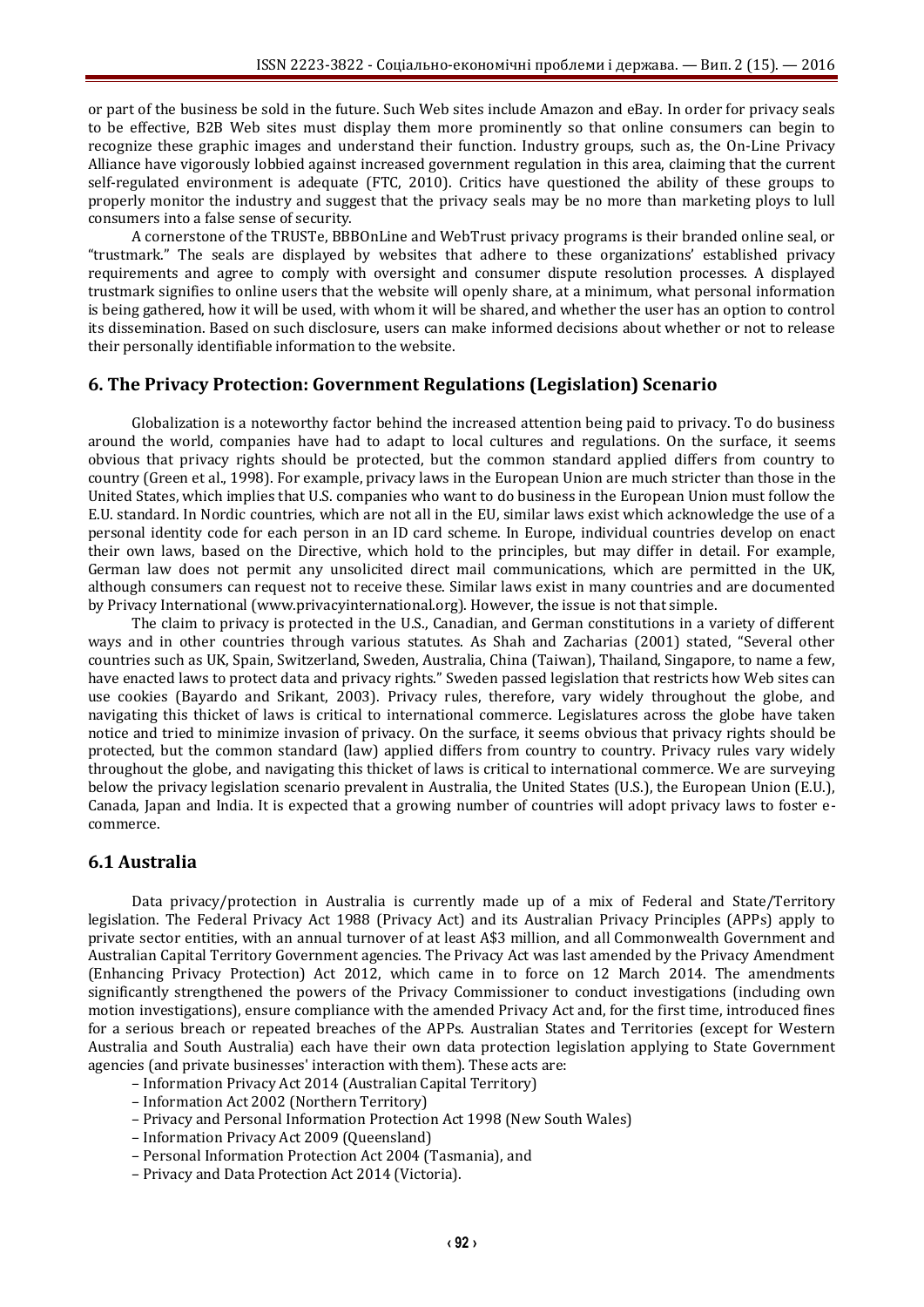There is also various other State and Federal legislation that relates to data protection. For example, the Telecommunications Act 1997, the National Health Act 1953, the Health Records and Information Privacy Act 2002 (NSW), the Health Records Act 2001 (Vic) and the Workplace Surveillance Act 2005 (NSW) all impact privacy/data protection for specific types of data or for specific activities. Our focus here, however, is on the application of the Privacy Act to private sector entities. Private sector entities are referred to as 'organizations'. Under the Privacy Act/the APPs, an organization can be an: individual, body corporate, partnership, other unincorporated association, or a trust.

# **6.2 The United States of America (USA)**

In the United States, the claim to privacy is protected primarily by the First Amendment, which guarantees freedom of speech and association. Fourth Amendment provides protection against unreasonable search and seizure of one's personal documents or home, and the guarantee of due process of law. The Federal Trade Commission ("FTC") supports industry self-regulation for online privacy. While FIPs do not themselves carry the force of law, they provide a set of principles for legislation and government oversight. In this way they are similar to the Universal Declaration of Human Rights, in which Article 12 states the principle that "no one shall be subjected to arbitrary interference with his privacy, family, home or correspondence, nor to attacks upon his honor and reputation. Everyone has the right to the protection of the law against such interference or attacks but leaves the specific legal implementations of those ideals in the hands of individual nations." The five FIPs the FTC adopted in 1973 – notice/awareness, choice/consent, access/participation, integrity/security, and enforcement/redress – are a subset of the eight protections ensconced in the Organization for Economic Cooperation and Development ("OECD") Guidelines on the Protection of Privacy and Trans-border Data Flows of Personal Data (OECD, 1980). The FIP of notice underlies the notion of privacy policies, which are mechanisms for companies to disclose their practices. The FTC was concerned that the FIP of notice/awareness was not faring well on the new Internet: consumers did not know where their data went or what it might be used for.

The claim that privacy is protected in the U.S. is based on a regime called "Fair Information Practices (FIP)". FIP is a set of principles governing the collection and use of information about individuals; they are based on the notion of "mutuality of interest" between the record-holder and the individual. The individual has an interest in engaging in a transaction, and the record-keeper – usually a business or government agency – requires information about the individual to support the transaction. Once gathered, the individual maintains an interest in the record, and the record may not be used to support other activities without the individual's consent. In 1998, The Federal Trade Commission (FTC) restated and extended the original FIP to provide guidelines for protecting online privacy. Table-2 describes the FTC's "Fair Information Practice Principles." In spite of these recent developments, many online businesses, especially in emerging markets, still collect information without consumers' knowledge and consent and do not satisfy the FTC's five principles of sound privacy policies.

| <b>Notice / Awareness</b> | Web sites must disclose their information practices before collecting data. Includes      |  |  |  |
|---------------------------|-------------------------------------------------------------------------------------------|--|--|--|
| (core principle):         | identification of collector, uses of data, other recipients of data, nature of collection |  |  |  |
|                           | (active/inactive), voluntary or required, consequences of refusal, and steps taken to     |  |  |  |
|                           | protect confidentiality, integrity, and quality of data.                                  |  |  |  |
| Choice / Consent          | There must be a choice regime in place allowing consumers to choose how their             |  |  |  |
| (core principle):         | information will be used for secondary purposes other than supporting the                 |  |  |  |
|                           | transaction, including internal use and transfer to third parties.                        |  |  |  |
| Access /                  | Consumers should be able to review and control the accuracy and completeness of           |  |  |  |
| Participation:            | data collected about them in a timely, inexpensive process.                               |  |  |  |
| Security:                 | Data collection must take responsible steps to assure that consumer information is        |  |  |  |
|                           | accurate and secure from unauthorized use.                                                |  |  |  |
| <b>Enforcement:</b>       | There must be in place a mechanism to enforce FIP principles. This can involve self-      |  |  |  |
|                           | regulation, legislation giving consumers legal remedies for violation, or federal         |  |  |  |
|                           | statutes and regulations.                                                                 |  |  |  |

| Table-2: Federal Trade Commission's Fair Information Practice (FIP) Principles |                                                                                  |  |  |  |  |  |
|--------------------------------------------------------------------------------|----------------------------------------------------------------------------------|--|--|--|--|--|
| Notice / Awareness                                                             | Web sites must disclose their information practices before collecting data. Incl |  |  |  |  |  |

According to Internet Policy Task Force Report (2010), "There is no comprehensive federal privacy statute that protects personal information. Instead, a patchwork of federal laws and regulations govern the collection and disclosure of personal information and has been addressed by Congress on a sector-by-sector basis." Federal laws and regulations extend protection to consumer credit reports, electronic communications, federal agency records, education records, bank records, cable subscriber information, video rental records, motor vehicle records, health information, telecommunications subscriber information, children's online information, and customer financial information. Stevens (2011) contend that "this patchwork of laws and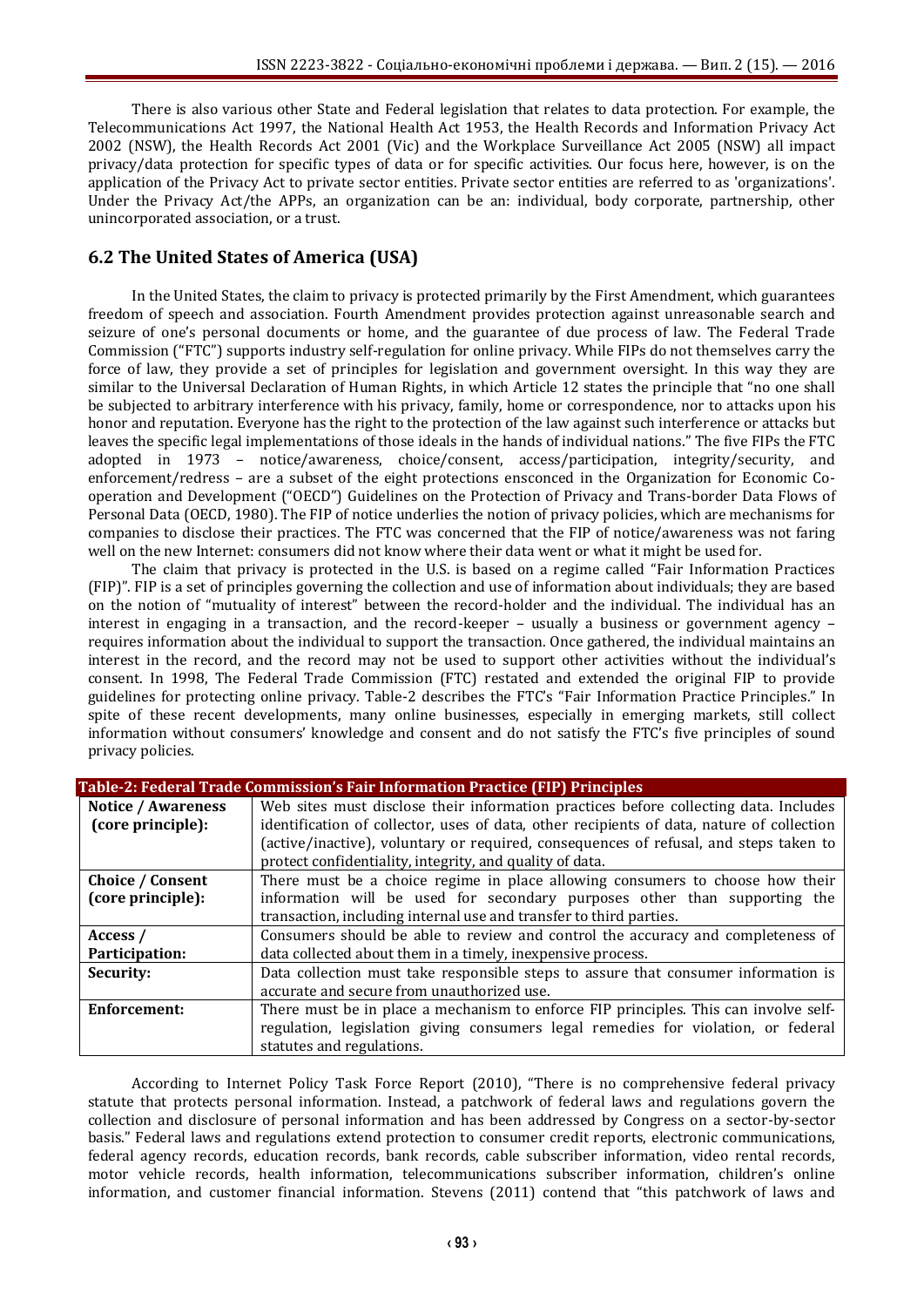regulations is insufficient to meet the demands of today's technology." The FTC's FIP are being used as guidelines to drive changes in privacy legislation. In July 1998, the U.S. Congress passed the Children's Online Privacy Protection Act (COPPA), requiring Web sites to obtain parental permission before collecting information on children under the age of 13. The FTC has recommended additional legislation to protect online consumer privacy in advertising networks, such as, DoubleClick, which collect records of consumer Web activity to develop detailed profiles that are then used by other companies to target online ads (Krill, 2002) . Other proposed ecommerce privacy legislation is focusing on protecting the online use of personal identification numbers, such as social security numbers, limiting e-mail, and prohibiting the use of "spyware" programs that trace online user activities without the users' permission or knowledge.

| Table-3: Federal Privacy Laws in the United States |                                                        |  |  |  |
|----------------------------------------------------|--------------------------------------------------------|--|--|--|
| <b>Central Federal Privacy Laws</b>                | <b>Privacy Laws Affecting Private Institutions</b>     |  |  |  |
| Freedom of Information Act, 1966                   | Fair Credit Reporting Act of 1970                      |  |  |  |
|                                                    | Family Educational Rights and Privacy Act, 1974        |  |  |  |
| Privacy Act, 1974                                  | Rights to Financial Privacy Act, 1978                  |  |  |  |
| Electronic Communications Privacy Act, 1986        | Privacy Protection Act, 1980                           |  |  |  |
| Computer Matching and Privacy Protection Act, 1988 | Electronic Communications Privacy Act, 1986; Cable     |  |  |  |
|                                                    | Communications Policy Act of 1984                      |  |  |  |
| Computer Security Act, 1987                        | Video Privacy Protection Act, 1988                     |  |  |  |
| Federal Managers Financial Integrity Act, 1982     | Children's Online Privacy Act, 1998                    |  |  |  |
| Driver's Privacy Protection Act of 1994            | Health Insurance Portability and Accountability Act of |  |  |  |
| E-Government Act of 2002                           | 1996                                                   |  |  |  |
|                                                    | Financial Modernization Act (Gramm-Leach-Bliley Act)   |  |  |  |
|                                                    | of 1999.                                               |  |  |  |

*Source: Laudon, K.C. and Laudon, J.P. "Management Information Systems: Managing the Digital Firm," Pearson, 2016*

Table-3 describes the major U.S. federal statutes that set forth the conditions for handling information about individuals in such areas as credit reporting, education, financial records, newspaper records, and electronic communications. Privacy protections have also been added to recent laws deregulating financial services and safeguarding the maintenance and transmission of health information about individuals. However, The Privacy Act of 1974 has been the most important of these laws, regulating the federal government's collection, use, and disclosure of information. At present, most U.S. federal privacy laws apply only to the federal government and regulate very few area of the private sector. In the U.S., while there has been substantial interest in data privacy issues, efforts have been piecemeal. The Privacy Act, 1974 regulates federal government record keeping, and there are statutes, which regulate specific personal data, such as credit reports, bank records, and videotape rental records. In general, self-regulation by the information industry, along with technological privacy protection measures, has been favored. However, a number of information industry groups have issued voluntary codes of conduct and guidelines for fair information collection by their members. In some cases, mandatory codes of conduct have recently been adopted. For example, mandatory guidelines were issued by the Individual Reference Services Group (IRSG Group), which includes companies, such as Leis-Nexis, who sell personal data via their online services; the three credit reporting companies, Equifax, Experian, and Trans Union; and other companies that sell personal information (Culnan, 2002). The IRSG guidelines require that "annual compliance audits be conducted by independent third parties," and the guidelines prohibit members that are information suppliers from selling data to those found violating the guidelines. Most recent privacy concerns have centered on the Internet. Privacy laws in the U.S. are significantly more lax, especially with regard to nongovernment organizations. Further, governments are significantly more limited in the collection and dissemination of private data than are private businesses. Law does not limit businesses that are not financial institutions or medical organizations. The U.S. approach has been to expect businesses to impose self-regulation on data collection through the Internet. Whether or not this has happened to any significant degree is questionable. The U.S. government, however, has stepped in despite limitations, and Congress has adopted some laws to curb violation of privacy. To strengthen the foundation of commercial data privacy in the United States, we recommend "the consideration of the broad adoption of comprehensive Fair Information Practice Principles (FIPPs)." This step may help close gaps in current policy, provide greater transparency, and increase certainty for businesses. The principles that constitute comprehensive statements of FIPPs provide ample flexibility to encourage innovation. Recently, Geller (2016) concluded: "The U.S. uniquely benefitted from a 'safe harbor' provision that allowed domestic companies to self-certify that they comply with certain principles relating to: notice (when personal information is collected); the choice to opt out of such collection, and access to data collected. The safe harbor law further required such data to be kept secure; to be used only for a specified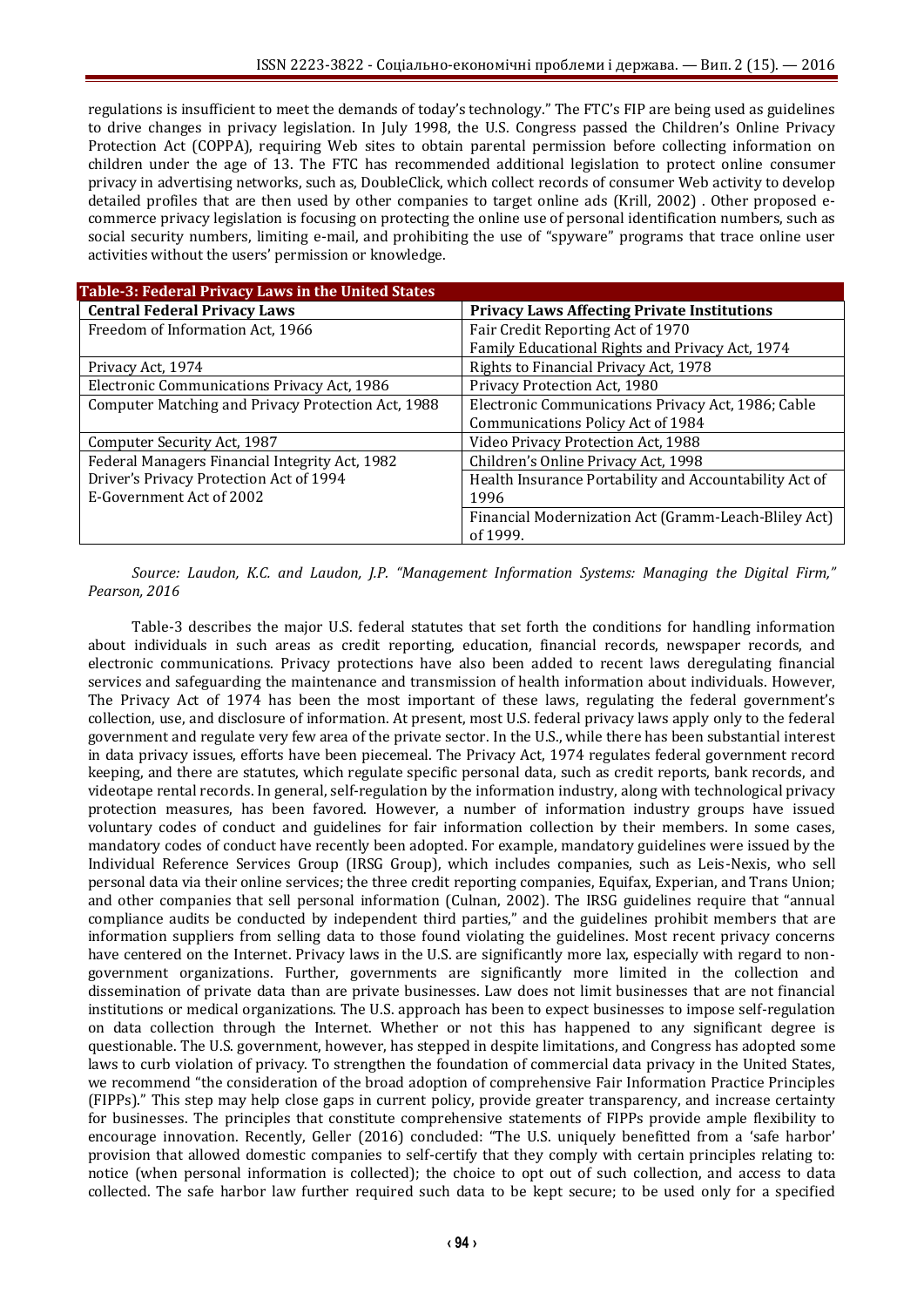purpose; and to be kept from being recklessly transferred to third parties. Finally, U.S. companies in the safe harbor program had to implement ways for Europeans to enforce their rights under the provision."

The United States has about 20 sector specific or medium-specific national privacy or data security laws, and hundreds of such laws among its 50 states and its territories. For example, California alone has more than 25 state privacy and data security laws. These laws, which address particular issues or industries, are too diverse to summarize fully in this volume. In addition, the large range of companies' regulated by the Federal Trade Commission ('FTC'), are subject to enforcement if they engage in materially unfair or deceptive trade practices. The FTC has used this authority to pursue companies that fail to implement reasonable minimal data security measures, fail to live up to promises in privacy policies, or frustrate consumer choices about processing or disclosure of personal data.

### **6.3 The European Union (EU)**

One of the first attempts to legislate on privacy matter came in the late 1960s from the Council of Europe, which sought to ensure that the European Convention on Human Rights conferred on individuals the right to protect personal information. Several Member states of the E.U. subsequently passed legislation protecting the fundamental rights of individuals, and in particular, their right to privacy from abuse is resulting from data processing (i.e. the collection, use, the storage, etc.)

Historically, Europeans have been much more concerned about privacy issues than Americans, and most European countries have enacted very specific & strict laws designed to protect their citizens. Unlike the US, European countries do not allow businesses to use personally identifiable information without consumers' prior consent. The European Union (E.U.) adopted the "Directive on Data Protection (Directive 95)" in October 1998, which limits any collection and dissemination of personal data. In the E.U., a directive is framework of law; each member nation must legislate more restrictive law; but not a more relaxed one. The directive imposes the same rules in all 30 plus member countries of the E.U. These countries have passed laws that reflect Directive 95; some are even more restrictive. The directive provides that no one collect data about individuals ("subjects") without their permission; that the collecting party notify the subject of the purpose of the collection; that the maintainers of the data ask for the subject's permission to transfer the subject's data to another party; and that upon a proper request from the subject, data about the subject be corrected or deleted. The directive prohibits the transfer of personal data from E.U. countries to any country that does not impose rules at least as restrictive as those of the directive.

Companies operating from the E.U. countries are barred by law from trading with the U.S. companies that do not abide by the European privacy laws. To overcome the problem, the U.S. government offered to create a list of U.S. companies that voluntarily agree to obey these laws. This list is referred to as a "Safe Harbor" (European Organization for Security, 2010). A safe harbor is a legal provision that provides protection against prosecution. Now, European businesses have a protection against prosecution if they deal with U.S. businesses that signed up as members of the arrangement. This arrangement is an official agreement between the United States and the European Union. A European company can look up a U.S. business on the list, which is published online, to see if that business participates. U.S. organizations must comply with the seven safe harbor principles, as spelled out by the U.S. Department of Commerce. However, months after the safe harbor was established very few U.S. companies had signed up. The European Union Privacy Directive has important implications both for companies engaged in e-commerce and for multinational corporations with offices in E.U. countries. It is based on the idea that collecting and using personal information infringes on the fundamental right to privacy. The directive covers a wide variety of data that might be transmitted during the normal course of business. Although the directive officially covers only personal data, it defines that to mean "any information relating to an identified or identifiable natural person". Organizations that want to trade in E.U. countries must guarantee that personal information is processed fairly and lawfully; that it is collected for specified, legitimate purposes; is accurate and up-to-date; and is kept only for the stated purpose and nothing more.

As Goldfarb and Tucker (2011) observed, "Substantial rights are given to individuals regarding the information that organizations possess about them. Individuals must have access to any personal information collected, and any mistakes must be corrected. More important, individuals may prohibit the use of their personal information for marketing purposes." One recent study suggested that E.U. Privacy Directive impacts numerous parts of an organization's records. A partial list of business includes human resources, call centers, customer service, payment systems, sale of financial services to individuals and business, personal and corporate credit reporting, as well as accounting and auditing. According to EU Commission (2011), "All forms of transmission are covered, including electronic and hard copy. In European Union's initial analysis, the U.S. was not listed among those countries seen as adequately protecting the privacy of personal data. Now, over 350 organizations are on the Department of Commerce's "Safe Harbor" List."

According to Morando et al., (2014), "It could be argued that the European Commission proposal for a General Data Protection Regulation is far more 'Internet-aware' than its predecessor (still in force, Directive 95/46/EC), by taking into account challenges related to data exchange happening online. Several rules are being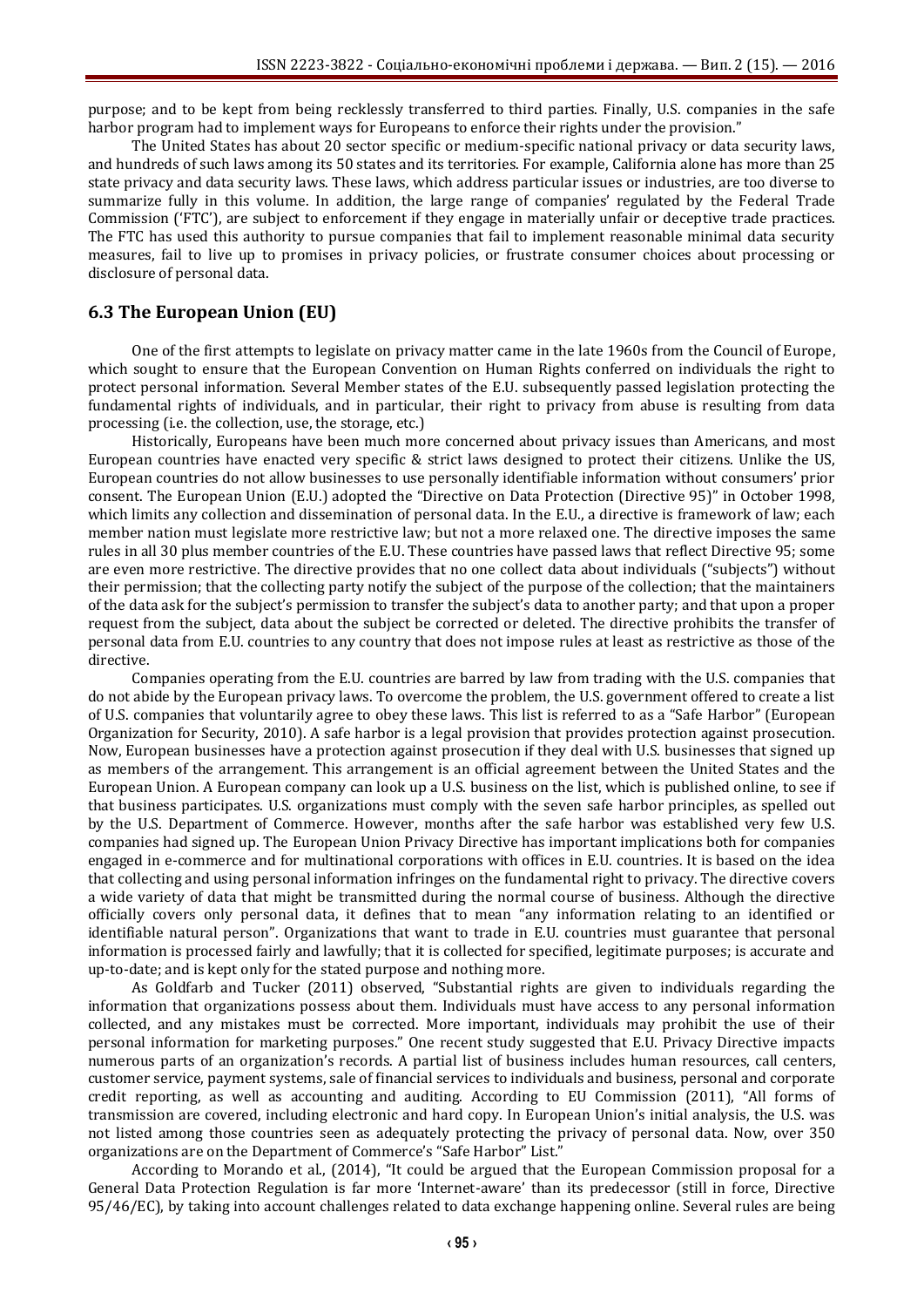enhanced, e.g., ex ante privacy assessment for the data controller, new requirements in terms of 'privacy by design' and 'privacy by default' measures, as well as stronger sanctions in case of breach. Moreover, new rights are being introduced, such as data portability (Article 18), for which the data subject has the right to obtain from the data controller a copy of the data, and transfer it to another information system. While the measures may be effective in some regards, there is reason to question if the underlying assumptions about user's valuation of privacy are being taken into account sufficiently." Recently, Weiss and Archick (2016), remarked, "In October 2015, the Court of Justice of the European Union (CJEU, which is also known as the European Court of Justice, or ECJ) invalidated the Safe Harbor Agreement. The CJEU essentially found that Safe Harbor failed to meet EU data protection standards, in large part because of the U.S. surveillance programs. Given that some 4,500 U.S. companies were using Safe Harbor to legitimize transatlantic data transfers, U.S. officials and business leaders were deeply dismayed by the CJEU's ruling. Companies that had been using Safe Harbor as the legal basis for U.S.- EU data transfers were required to immediately implement alternative measures. Experts claimed that the CJEU decision created legal uncertainty for many U.S. companies and feared that it could negatively impact U.S.-EU trade and investment ties. On February 2, 2016, U.S. and EU officials announced an agreement, "in principle," on a revised Safe Harbor accord, to be known as Privacy Shield; the full text of the agreement was released on February 29, 2016. U.S. and EU officials assert that the new accord will address the CJEU's concerns. In particular, they stress that it contains significantly stronger privacy protections as well as safeguards related to U.S. government access to personal data."

## **6.4 Canada**

In Canada, there are 28 federal, provincial and territorial privacy statutes (excluding statutory torts, privacy requirements under other legislation, federal anti-spam legislation, identity theft/ criminal code etc.) that govern the protection of personal information in the private, public and health sectors. Although each statute varies in scope, substantive requirements, and remedies and enforcement provisions, they all set out a comprehensive regime for the collection, use and disclosure of personal information. The summary below focuses on Canada's private sector privacy statutes:

- Personal Information Protection and Electronic Documents Act (PIPEDA)
- Personal Information Protection Act (PIPA Alberta)
- Personal Information Protection Act (PIPA BC),
- Personal Information Protection and Indentity Theft Prevention Act (PIPITPA) (not yet in force), and

– An Act Respecting the Protection of Personal Information in the Private Sector (Quebec Privacy Act), (collectively, 'Canadian Privacy Statutes').

The 'PIPEDA' applies: (a) to consumer and employee personal information practices of organizations that are deemed to be a 'federal work, undertaking or business' (e.g., banks, telecommunications companies, airlines, railways, and other interprovincial undertakings); (b) to organizations who collect, use and disclose personal information in the course of a commercial activity which takes place within a province, unless the province has enacted 'substantially similar' legislation (PIPA BC, PIPA Alberta and the Quebec Privacy Act have been deemed 'substantially similar'), and (c) to inter provincial and international collection, use and disclosure of personal information. PIPA BC, PIPA Alberta and the Quebec Privacy Act apply to both consumer and employee personal information practices of organizations within BC, Alberta and Quebec, respectively that are not otherwise governed by PIPEDA.

Like members of the European Union, Canada established a privacy commissioner. The privacy commissioner is an officer of Parliament, reporting directly to Parliament. Under the act, individuals may complain to the privacy commissioner about how organizations handle their personal information. The commissioner functions as an ombudsman; initiates, receives, investigates, and resolves complaints; conducts audits; and educates the public about privacy issues. He or She has two sets of powers – the power of disclosure, which is the right to make information public; and the power to take matters to the Federal Court of Canada, which can in turn order organizations to stop a particular practice and award substantial damages for contravention of the law.

# **6.5 Japan**

Japan also has a privacy act, which regulates government data collection practices, but with regard to private sector information handling, the government has preferred voluntary guidelines issued by the government ministries rather than legislation. These include the Ministry of Finance, which issued guidelines in March 1986 on Information Handling relating to the Establishment or Use of Credit Information Agencies by Financial Institutions; the Ministry of International Trade and Industry, which issued guidelines in March 1986 on Consumer Credit Information Management; the Ministry of Posts and Telecommunications, which issued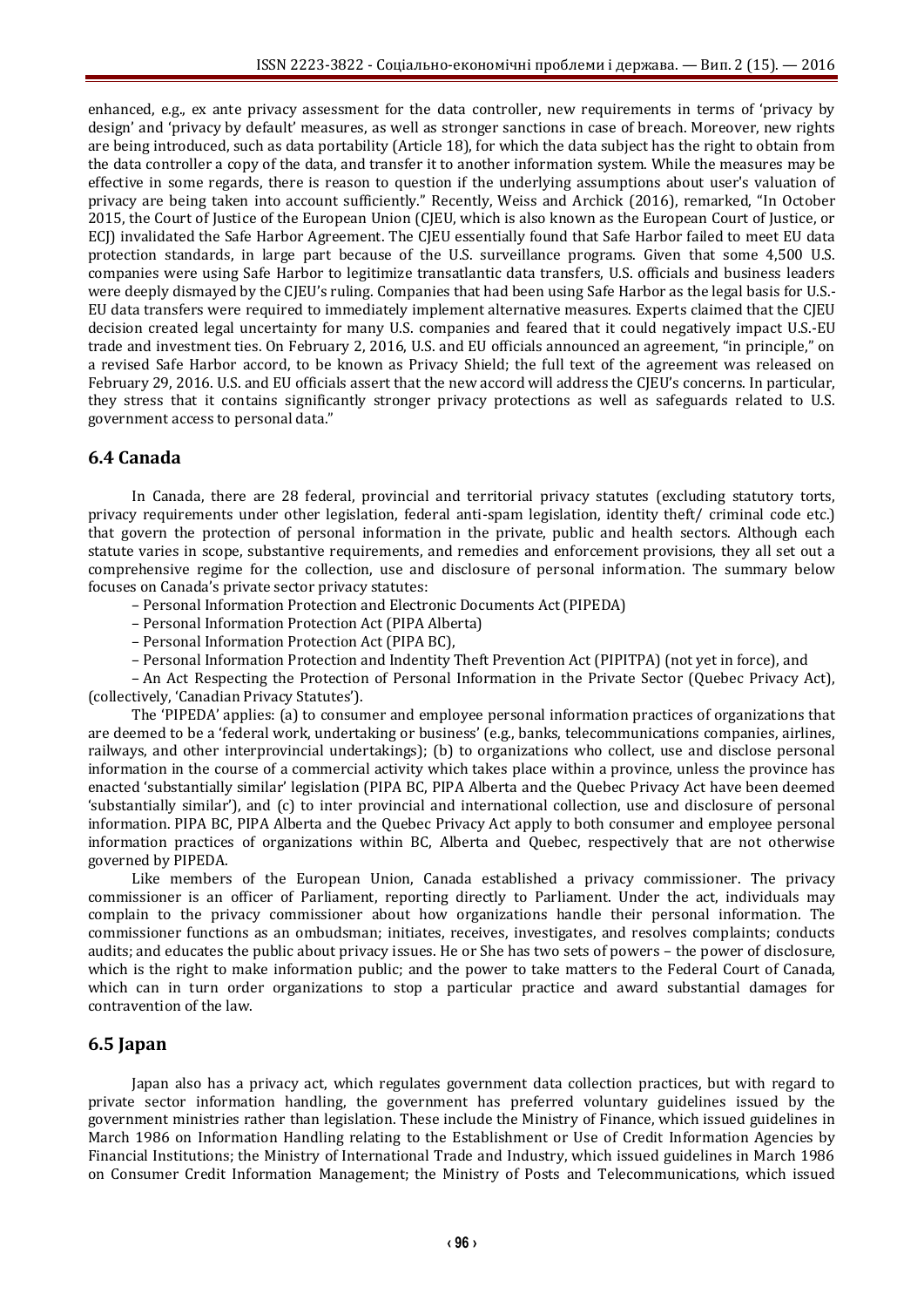Guidelines on Personal Data Protection in Telecommunications in Sept. 1991, and which issued Guidelines on the Protection of Subscriber Personal Data for the Audience of Broadcast Services in Sept. 1996.

Japan also recently passed its first omnibus privacy law, which is "a middle-way between the industrysector-based privacy laws of the U.S. and the comprehensive data protection laws of the European Union." The P&AB offers the Guide to Consumer Privacy in Japan and the New Japanese Personal Information Protection Law to explain the data-protection climate in Japan and help companies navigate the legislation (Laudon and Traver, 2014). The Act on the Protection of Personal Information (APPI) requires business operators who utilize for their business in Japan a personal information database which consists of more than 5,000 individuals in total identified by personal information on any day in the past six months to protect personal information. Amendments to the APPI, which were passed in 2015 and go into effect no later than Sept., 2017 (the 'Amendments'), apply the APPI to all businesses in Japan, regardless of whether the business operator maintains a database of more than 5,000 individuals.

Further, the Amendments clarify the definition of personal information, add two new classes of information, and introduce new requirements for 'opt out' choice for business operators to disclosure personal information to third parties. Finally, as of January 1, 2016, the Amendments created a Privacy Protection Commission (the 'Commission'), a central agency which will act as a supervisory governmental organization on issues of privacy protection. The Amendments must be enacted no later than September 2017, so the Amendments could go into effect at an earlier date.

## **6.6 India**

According to Bhasin (2006b), "The fundamental rights, as engrained in the Constitution of India, come closest to protecting an individual's privacy and his freedom of expression. The right to freedom of speech and expression, and the right to privacy are two different sides of the same coin. One person's right to know and be informed, however, may violate another's right to be left alone." Just as the freedom of speech and expression is vital for the dissemination of information on matters of public interest, it is equally important to safeguard the private life of an individual to the extent that it is unrelated to public duties or matters of public interest. The law of privacy, therefore, endeavors to balance these two competing freedoms. The freedom under Article 19(1) (a) means the right to express one's convictions and opinions freely, by word of mouth, writing, printing, picture, or electronic media. The freedom of expression includes the freedom of propagation of ideas, their publication and circulation and the right to answer the criticism leveled against such views, the right to acquire and import idea and information about matters of common interest. Moreover, a citizen is eligible to safeguard the privacy of his family, marriage, procreation, motherhood, child bearing, education, etc. "A citizen's right to privacy is implicit in the right to life and liberty guaranteed under Article 21 of the Constitution, but is subject to the restrictions on the basis of compelling public interest," said Bhasin (2005). The right to privacy has been interpreted as an unarticulated fundamental right under the Constitution of India. The growing violation of this right by the State on grounds (that are not always bona fide) encouraged the Indian Judiciary to take a pro-active role in protecting this right.

There is no specific legislation on privacy and data protection in India. However, the Information Technology Act, 2000 (the 'Act') contains specific provisions intended to protect electronic data (including nonelectronic records or information that have been, are currently or are intended to be processed electronically). India's IT Ministry adopted the Information Technology (Reasonable Security Practices and Procedures and Sensitive Personal Data or Information) Rules (Privacy Rules). Here, Bhasin (2015) stated, "The Privacy Rules, which took effect in 2011, require corporate entities collecting, processing and storing personal data, including sensitive personal information to comply with certain procedures. It distinguishes both 'personal' information and 'sensitive' personal information." In August 2011, India's Ministry of Communications and Information issued a 'Press Note' Technology (Clarification on the Privacy Rules), which provided that any Indian outsourcing service provider/organisation providing services relating to collection, storage, dealing or handling of sensitive personal information or personal information under contractual obligation with any legal entity located within or outside India is not subject to collection and disclosure of information requirements, including the consent requirements discussed below, provided that they do not have direct contact with the data subjects (providers of information) when providing their services.

Protection afforded to personal data in India may not be considered adequate, as compared to the global standards set by various governments and institutions across the globe. However, there are distinct differences in the concept of privacy that we understand in India vis-à-vis the approach of the Western countries. Generally, Indian society and culture is one of openness, and the concept of protecting one's identity from society is rather alien. However, this is not the position in Western nations, where personally identifiable data has been widely used to target minorities, fight wars, used for telemarketing purposes, committing financial frauds and scandals, and so on. However, some market players in India have already started misusing the general openness of Indian society to market credit cards, sell personal information, send Spam e-mails, conduct illegal background checks on persons, etc. In this context, it would be necessary to balance the unique nature and needs of Indian society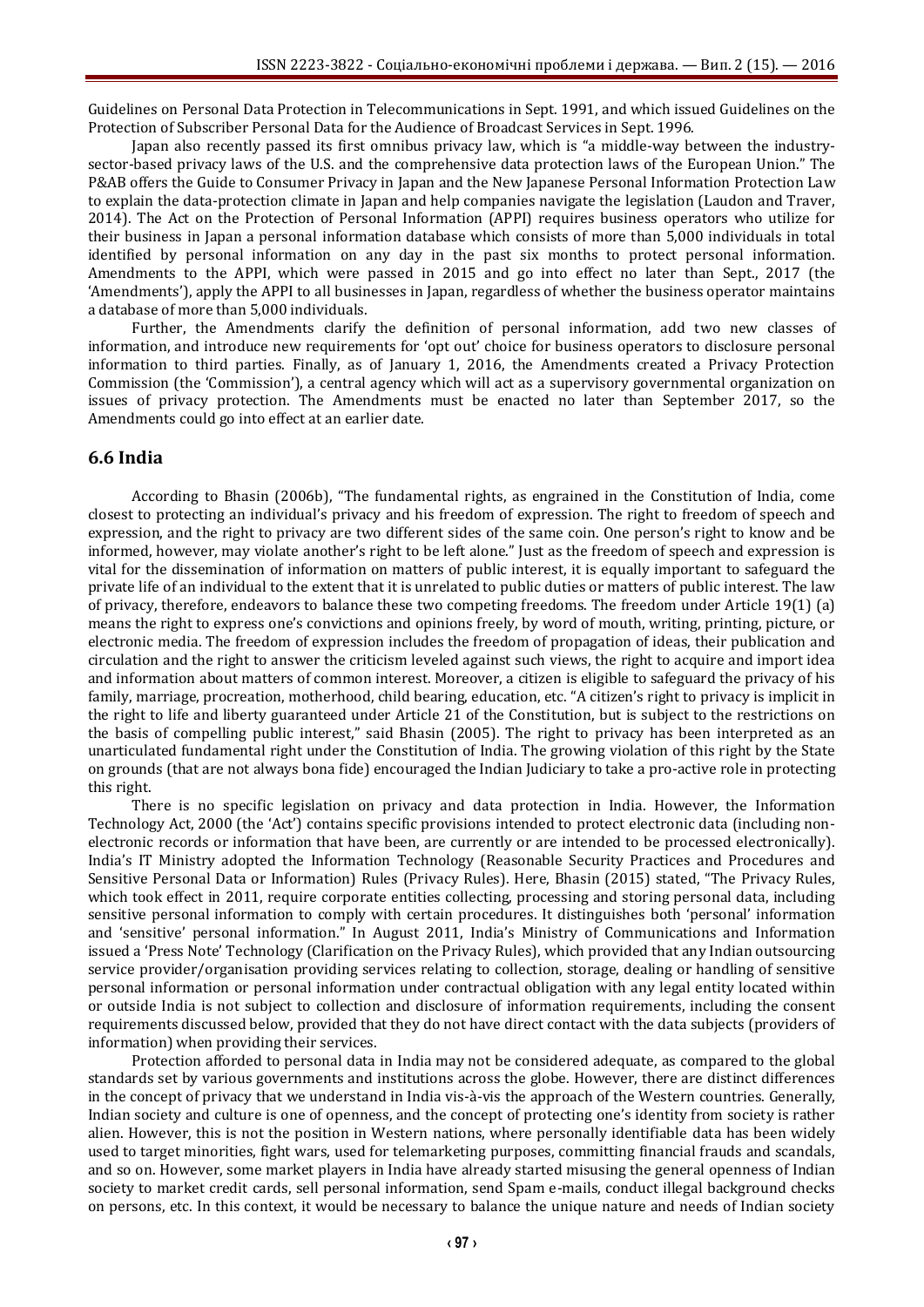with the privacy and protection principles as expounded by the Indian Constitution. As Bhasin (2006) pointed out, "From an understanding of the Indian legal scenarios, it can be concluded that there exists no Indian legislation that covers the protection of rights of privacy, which can be interpreted in the realm of transactions between individuals and corporations or between two individuals over the Internet."

#### **6.7 Malaysia**

Malaysia's first comprehensive personal data protection legislation, the Personal Data Protection Act 2010 (PDPA), was passed by the Malaysian Parliament on 2 June, 2010 and came into force on 15 November, 2013. The law applies to the processing of "personal data" by entities operating in Malaysia but generally does not apply to data processed entirely outside of Malaysia. Additionally, official registration requirements will extend to many classes of "data users" (those who control or authorize data processing), including those in the communications, banking and financial, insurance, health care, and other industries. "Personal data" is defined broadly within the Act as "any information in respect of commercial transactions" relating to any person "who is identified or identifiable from that information," either by itself or in combination with other data.

The law is structured around seven principles viz., 'general' (to protect legal rights or comply with legal obligations, or to protect the "vital interests" of the data subject), 'notice and choice' (extensive and detailed disclosures to affected data subjects about the use of their data, the source of the data, the kind of data being processed, the data subject's rights to access or inquire about his data, and more), 'disclosure' (disclosure must be limited by the purpose for which the data was originally collected, or, if data is disclosed to third parties, it may only be disclosed to third parties whose identity has itself been disclosed to the data subject in an appropriate notice), 'security'(data users to take "practical steps" to protect personal data from loss, misuses, modification, unauthorized or accidental access or disclosure, alteration or destruction), 'retention' (data may only be retained for so long as is necessary to fulfill the purpose for which it was collected), 'data integrity' (data user must take reasonable steps to ensure that the personal data is accurate, complete, not misleading and kept up-to-to date) and 'access' (data subjects have the right to access and correct their personal data). Further, the law imposes cross-border transfer restrictions and on the handling of personal data that is used in direct marketing. The Act imposes criminal penalties for violations, which may include fines as well as imprisonment.

### **6.8 Singapore and Hong Kong**

Singapore enacted a new Personal Data Protection Act 2012 (No. 26 of 2012) ('Act') on 15 October 2012. The Act took effect in 3 phases:

– Provisions relating to the formation of the Personal Data Protection Commission (the 'Commission') took effect on 2 January 2013.

– Provisions relating to the National Do-Not-Call Registry ('DNC Registry') took effect on 2 January 2014.

– The main data protection provisions took effect on 2 July 2014.

In Hong Kong, the Personal Data (Privacy) Ordinance (Cap. 486) regulates the collection and handling of personal data. Enforcement is through the Office of the Privacy Commissioner for Personal Data (PCPD). The Ordinance was significantly amended by the Personal Data (Privacy) (Amendment) Bill in July 2012. Most of the amendments introduced by the Bill came into force on October 1, 2012. Two major areas of amendments, namely new restrictions against the use and provision of personal data in direct marketing, and new powers of the PCPD to provide legal assistance to persons in civil proceedings have also come into force on April 1, 2013.

## **7. Technological Solutions for Protecting Privacy**

Council of Advisors on Science & Technology (2014) remarked, "The ubiquity of computing and electronic communication technologies has led to the exponential growth of data from both digital and analog sources. New capabilities to gather, analyze, disseminate, and preserve vast quantities of data raise new concerns about the nature of privacy and the means by which individual privacy might be compromised or protected. The technological manipulation of information refers, among others, to the integration of information (merging of documents), the repackaging thereof (translations and the integration of textual and graphical formats) and the possible altering of information (changing of photographic images) by electronic means." According to Perry (2010), "From a privacy standpoint, the most relevant cyber-security technologies are encryption and access controls. Encryption obscures digitally stored information so that it cannot be read without having the key necessary to decrypt it. Access controls provide privileges of different sorts to specified users. Access controls may also be associated with audit logs that record what files were accessed by a given user." Information gathering on the Web is pervasive because usage tracking and data-mining technology are deeply integrated into most Web software systems, such as tools for building online storefronts. In contrast, tools for managing data privacy are uncommon. This makes addressing user and legislative privacy concerns difficult and costly.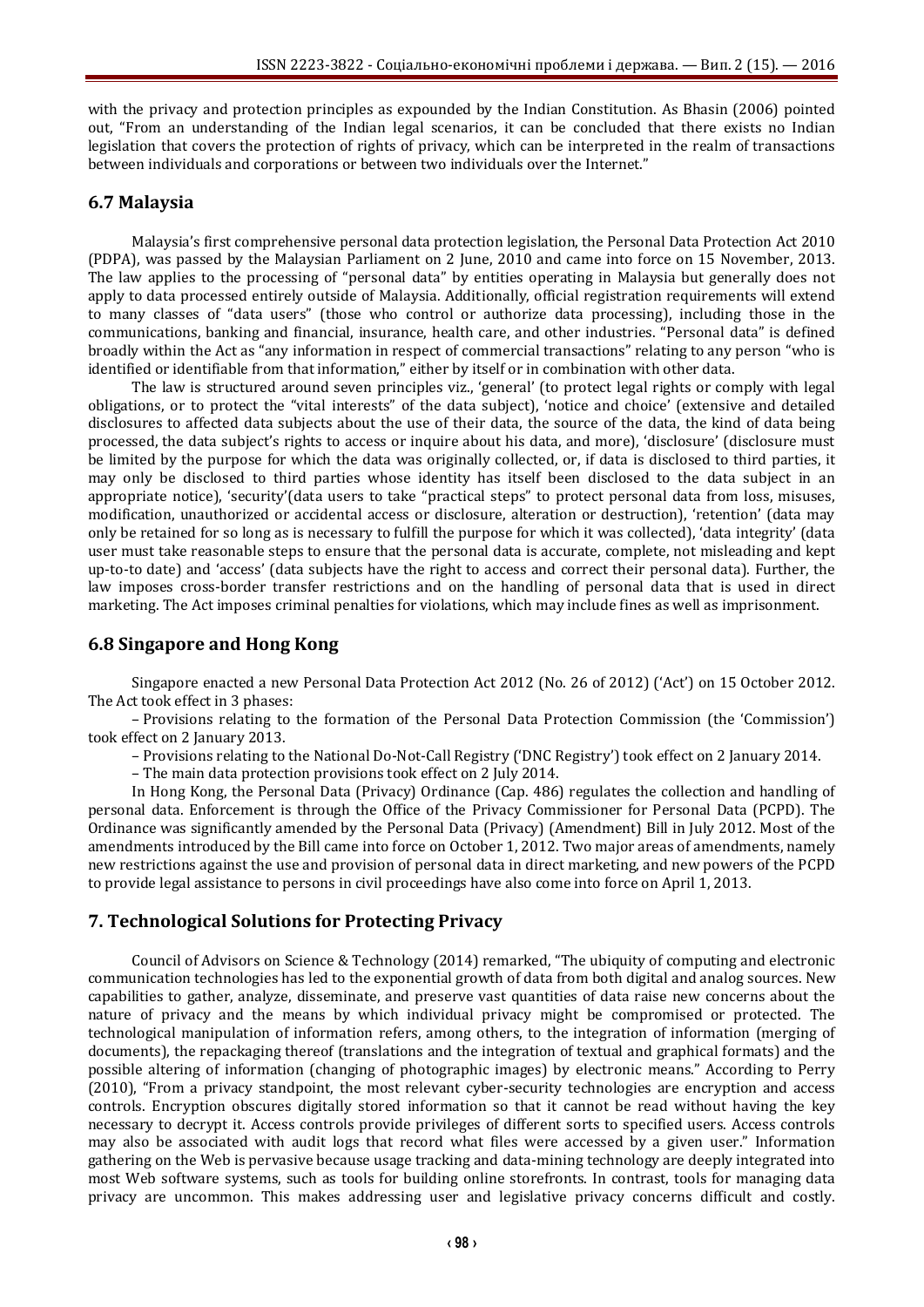Nevertheless, many technologies offer ways to help protect personal privacy on the Web and beyond. As Bayardo and Srikant (2003) stated, "We focus here on emerging technologies that may become core features of future information systems and Web infrastructures".

Privacy policy encoding: One of the most well-known Web privacy technologies is the "Platform for Privacy Preferences" (P3P) developed by the World-Wide-Web Consortium (W3C). With P3P, an organization with a Web presence can encode its data-collection and data-use practices in a machine readable XML format known as a P3P policy. Browsers, such as Microsoft Internet Explorer and Mozilla can programmatically compare site policies against a user's privacy preferences and take actions based on the comparison. For example, the browser can block the site altogether or limit the types of cookies it will accept. The current P3P standard only provides a mechanism for Web sites to state their intentions regarding use of the personal information that they collect. Mechanisms for enforcing that sites act according to their stated policies are beyond its scope. IBM developed the Enterprise Privacy Authorization Language for encoding an enterprise's internal privacy-related data-handling policies and practices. EPAL and P3P have different goals. While P3P enables automated matching between privacy policies and user preferences, EPAL allows privacy enforcement systems such as IBM's Tivoli Privacy Manager to import and enforce the enterprise's privacy policy.

Hippocratic databases: Inspired by the privacy tenet of the Hippocratic oath Hippocratic databases include responsibility for the privacy of data they manage as a fundamental tenet, and are thus a natural solution for the problem of enforcing privacy policies. Hippocratic databases incorporate 10 fundamental privacy principles. For example, the "purpose specification" principle states that the purposes for which information has been collected should be associated with any personal information stored in the database; the "limited use" principle states that the database will run only queries that are consistent with the purposes for which the information has been collected. To illustrate how Hippocratic databases can automatically enforce these principles, consider what happens when queries, tagged with purpose, are submitted to the database. The database first checks whether the user issuing the query is among the users authorized by the privacy policy for that purpose. Next, the database analyzes the query to check whether it accesses any fields not explicitly listed for the query's purpose in the privacy policy. Finally, the database ensures that only records having a purpose attribute that includes the query's purpose will be visible to the query, thereby enforcing any opt-in or opt-out preferences.

Anonymization: While Hippocratic databases can help organizations appropriately manage and use the information they collect, some customers may prefer to prevent organizations from collecting information about them in the first place. Various anonymization technologies let Web users prevent data collection by hiding or blocking potentially identifying information, such as cookies and IP addresses. These technologies range from centralized privacy proxies, such as anonymizer.com to decentralized Web-browsing networks, such as Crowds from AT&T. In fact, companies like iPrivacy.com even allow users to anonymously purchase items by creating special arrangements with credit-card companies.

Privacy-preserving data mining: Despite their advantages, anonymization methods may prevent sites from understanding their customers and improving their products and services accordingly. As Bhasin (2006a) stated "Privacy-preserving data mining lets businesses derive the understanding they need without collecting accurate personal information. By randomizing customer data, this approach precludes the recovery of anything meaningful at the individual level but still supports algorithms that can recover aggregate information, build mining models, and deliver actionable insights to businesses." The software that online merchants use cannot determine the true age value of visitors. It has access only to the randomized values and the randomization parameters. Solely on the basis of this information, the software can reconstruct a close approximation of the true distribution. This reconstruction will only be accurate over thousands of people – not for single users – thereby preserving privacy. The merchant can then use this reconstructed distribution to build an accurate datamining model and, for example, understand the demographics of the people who buy something versus those who don't. Or, if the goal is to give the user personalized recommendations, the merchant can ship the datamining model to the visitor who then applies it locally.

Information sharing across private repositories: In February 2000, DoubleClick announced plans to combine consumer information it collected from Web users with information in the databases of an acquired subsidiary, Abacus Direct, raising the ire of privacy advocates and consumers alike. The message from this uproar was clear: while consumers might in some cases choose to disclose personal information, they do not want the information they disclose combined into massively detailed consumer dossiers. Once again, though, businesses have a legitimate desire to understand their customers. When the information necessary for an accurate understanding is scattered across multiple databases created for disparate purposes, the problem is to allow businesses to compile aggregate models without having to merge – and hence disclose – the individual data on which the models are built. This problem belongs in the general framework of secure multiparty computation: Given two parties with inputs x and y, secure multiparty computation computes a function f such that the two parties learn only  $f(x, y)$  and nothing else.

Cryptographic protocols: In 1986, Andrew Chi-Chih Yao showed that for any function computable by a circuit of AND, OR, and NOT gates, a cryptographic protocol exists that can perform the computation in an encrypted space and reveal only the function's output. However, such circuit-based protocols do not scale to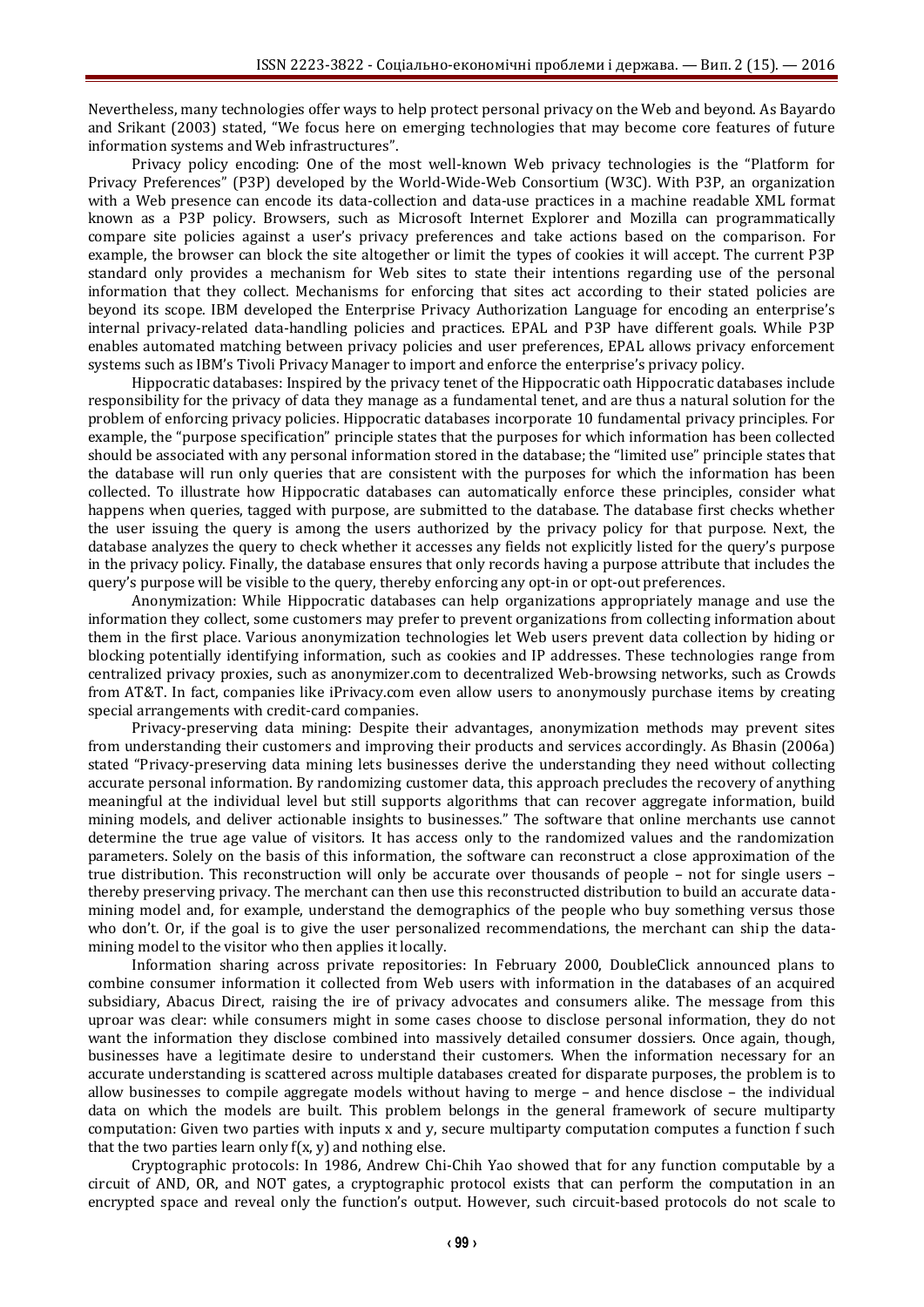computations over millions of records. There are two broad strategies for improving scalability in the context of computing models or aggregate statistics. The first breaks down the function in such a way that each party can perform the bulk of the computation locally on their unencrypted data, leaving only a small portion for secure multiparty computation protocols. The second strategy involves finding specialized protocols that can solve specific problems much faster than general solutions.

Secure coprocessors: Another approach is to use a secure coprocessor – a tamper-resistant device designed so that any physical tampering will clear its memory. Participants in a group computation can verify that the secure coprocessor is running an agreed-upon program – for example, one that outputs a customer model from its input and nothing else – even if the device is in a remote location. Participants can communicate securely with the device to deliver their share of the input, and the secure coprocessor performs the computation.

Privacy-preserving search: Both data owners and people searching for information might have privacy concerns. Data-owner's privacy – To avoid the privacy concerns raised by merging private information sources, institutions often manage their private information databases with their own incompatible authentication and access-control mechanisms. This approach has privacy advantages over aggregating such information at a central host, but it is inconvenient at best for users. Users searching for access-controlled information that is legitimately available to them must independently search each relevant repository, assuming they know the entire set of relevant providers. Efficient and uniform search of multiple access-controlled repositories would seem to require a central trusted index host. But a typical search index almost perfectly represents the indexed files and databases, so a central host removes any privacy benefits associated with distributed maintenance of private data. Methods from the peer-to-peer domain, however, can uniformly search distributed content without relying on centralized resources. For example, developers could extend query-flooding methods such as Gnutella with decentralized authentication and access control policy-enforcement mechanisms to support uniform searching of access-controlled content. While query flooding does not scale well, recent results show promise for addressing scalability in decentralized search with stronger privacy properties.

Searcher's privacy – The detailed personal information that Web site or data repository owners can infer from a list of a user's searches raises another privacy concern. Anonymization methods can protect a user's privacy in public Web searches by preventing the results from being associated with a user's identity. But authentication requirements keep anonymization methods from protecting privacy in searches of accesscontrolled data. Techniques from the private information retrieval (PIR) domain may potentially apply to this particular problem. PIR techniques let authenticated users retrieve information from remote databases while preventing the database owner from identifying the specific information accessed. Significant work remains, however, to extend the current theoretical formulations of the problem to the real-world scenarios that arise on the Web.

Recently, the Privacy Commissioner of Canada (2016) stated, "Technology is now moving far too quickly for privacy regulators to keep pace. There are several technologies involved in the Internet of Things, such as radio-frequency identification (RFID), near-field communications (NFC), machine-to-machine communication (M2M) as well as wireless sensor and actuator networks." Some regulatory mechanisms remain effective, such as the European Union's Binding Corporate Rules (BCR). More often, regulations are outdated almost immediately upon release. And then there are some, such as Safe Harbor – the US–EU framework that has been in place for more than a decade – that are under siege. So where does that leave us? How can organizations safeguard privacy in an age of technology? The answer lies more in governance than regulation, in innovation more than compliance. Organizations need to focus on privacy accountability that follows an ethical path as well as aligning with suggestions from regulators, that adheres to the spirit rather than the letter of any regulation, and that engenders the trust of those whose privacy an organization has pledged to protect rather than erode it by not instilling enough importance in privacy within the organization. To sum up, technology alone cannot address all the concerns surrounding a complex issue like privacy. The total solution must combine laws, societal norms, markets, and technology. However, by advancing what is technically feasible, we can influence the ingredient mix and improve the overall quality of the solution.

## **8. Conclusion and Recommendations**

Companies are entering an era of information transparency of increasingly activist stakeholders, the growing influence of global markets, the spread of communications technology, and a new customer ethic demanding openness, honesty and integrity from companies. Consequently, risks to privacy are greater, and safeguarding sensitive information has become more significant, and more difficult to do. A serious concern for individual privacy is growing right alongside the growth of e-commerce/business. Among the companies given high marks by privacy advocates for making data protection a priority are Dell, IBM, Intel, Microsoft, Procter & Gamble, Time Warmer and Verizon. Some of these companies, which had in the past been plagued by security leaks in its operating system and e-commerce programs, have now embraced hard-line privacy stances only after experiencing first-hand the potential damages to their businesses that privacy breaches can inflict. As stated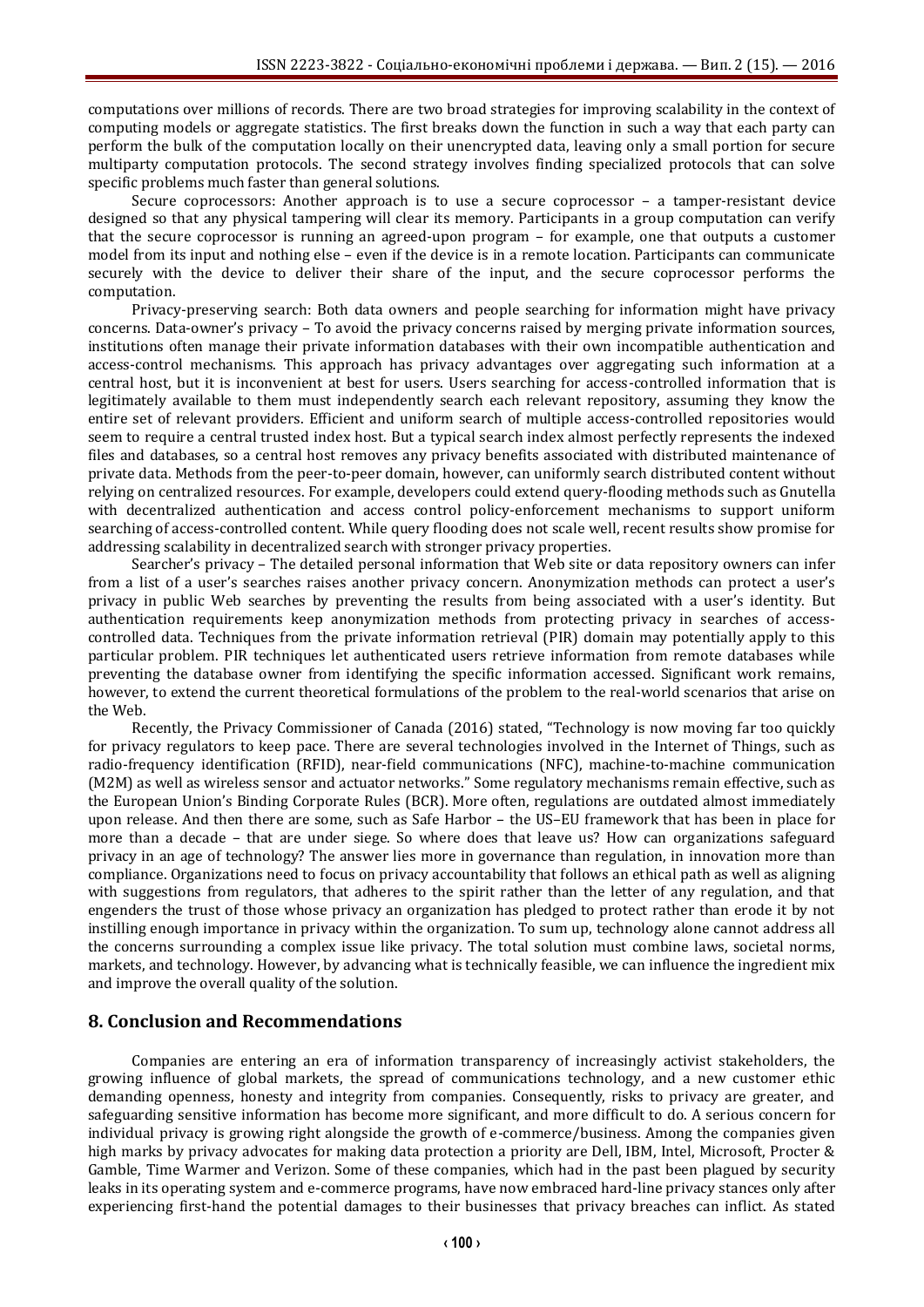earlier, many people feel that consumer profiling violates their privacy (Goldberg, 2007). According to UNESCO (2012), "The right of privacy is well established in international law. Among its key characteristics is the recognition that privacy is a fundamental human right, that it is firmly established in law, and that Fair Information Practices provided a useful articulation of privacy principles in the information world." Hence, legislators all over the world have taken notice and tried to minimize invasion of privacy.

However, Bhasin (2012a) remarked, "The online industry has preferred 'self-regulation' to privacy legislation for protecting consumers by forming the 'Online Privacy Alliance' to encourage self-regulation to develop a set of privacy 'guidelines' for its members. The alliance's guidelines call on companies to notify users when they are collecting data at Web-sites to gain consent for all uses of that data, to provide for the enforcement of privacy policies, and to have a clear process in place for receiving and addressing user complaints." The group is promoting the use of online 'seals' such as that of TRUSTe, certifying Web sites adhering to certain privacy principles. Similarly, members of the advertising network industry have created an additional industry association called "Network Advertising Initiative" to develop its own privacy policies to help consumers opt-out of advertising network programs and provide consumer redress from abuses. In general, however, most Internet businesses do little to protect the privacy of their customers and consumers do not do as much as they should to protect themselves.

Privacy seals and government regulations are two leading forces pushing for more and better privacy disclosures on Web sites (Joinson et al., 2010). Both trust seals and government regulations were highlighted in this paper. No doubt, privacy laws vary throughout the globe. In the US, Canada, and Germany, rights to privacy are explicitly granted in, or can be derived from, founding documents such as constitutions, as well as in specific statutes (Bowman, 2001). However, Kugler (2015) remarked, "Concerns over online privacy have brought different responses in different parts of the world. In the U.S., for example, many Web browsers let users enable a Do Not Track option that tells advertisers not to set the cookies through which those advertisers track their Web use. Compliance is voluntary, though, and many parties have declined to support it. On the other hand, European websites, since 2012, have been required by law to obtain visitors 'informed consent' before setting a cookie, which usually means there is a notice on the page saying something like 'by continuing to use this site, you consent to the placing of a cookie on your computer.' Why are these approaches so different?" Common EU rules have been established to ensure that personal data enjoy a high standard of protection everywhere in the EU. As Bhasin (2012) pointed out, "The two main pillars of the data protection legal framework in the EU are: the Data Protection Directive and the ePrivacy Directive (Directive on Privacy and Electronic communications). In fact, the E.U. has adopted very strict laws to protect its citizens' privacy, in sharp contrast, to 'lax-attitude' and 'selfregulated' law of the U.S. To avoid disruption of business with the E.U. and possible litigation, the U.S. businesses can sign on the "Safe harbor" arrangement." An attempt was made to summarize the privacy legislation scenario prevalent in the select countries, such as, Australia, Canada, the EU, the USA, Japan and India. It is hoped that a growing number of countries will adopt privacy laws to foster e-commerce. In nutshell, the privacy scenario in the United States and the European Union remains at best a gradual work-in-progress, and how soon it will attain perfection only future will tell us.

Legislative action, though essential to any comprehensive privacy strategy, is not necessarily guided by the current capabilities and limitations of information technology infrastructures. Privacy legislation that impacts the IT infrastructure is not unique to the US. Sweden recently passed legislation that restricts how Web sites can use cookies, a technology that enables tracking of users across multiple visits. But cookies are also widely used in e-commerce applications, such as implementing online store shopping carts. As pointed out by Greenleaf (2015), "By January 2015, the total number of countries with data privacy laws has increased by over 10% to 109. Information access laws have a somewhat similar trajectory to data privacy laws, having reached the 'significant landmark' of laws in 100 countries in mid-2014. The geographical distribution of the 109 laws by region is: EU (28); Other European (25); Africa (17); Asia (12); Latin America (10); Caribbean (7); Middle East (4); North America (2); Australasia (2); Central Asia (2); Pacific Islands (0). So there are now 53 laws in European countries, but (for the first time) a majority of 56 data privacy laws are outside Europe, over 51% of the total. Because there is little room for increase within Europe, the majority of the world's data privacy laws will now continue to be from outside Europe, and increasingly so. During this 18 month period, the fastest 'growth area' has been Africa, with five new laws, including a new Act in Madagascar in January 2015. Data privacy laws are clearly no longer 'a European thing,' though the influence of 'European standards' remains paramount".

As Bauer (2012) remarked, "Social networks themselves do not necessarily guarantee the security of the information that has been uploaded to a profile, even when those posts are set to be private. This was demonstrated in one May 2010 incident during which unauthorized users were able to see the private chat logs of their contacts on Facebook. While this and other similar information bugs are usually quickly fixed, there is great potential for taking advantage of leaked information." Similarly, Bhasin (2015) warns "Privacy, security and fraud functions need to integrate. What customers and employees see as privacy information will have to change. Lengthy privacy policies, thick with legalese that most services use now, will never go away, but better controls will, and should, emerge." For example, Geller (2016) remarked, "Google is forced to wipe a Spanish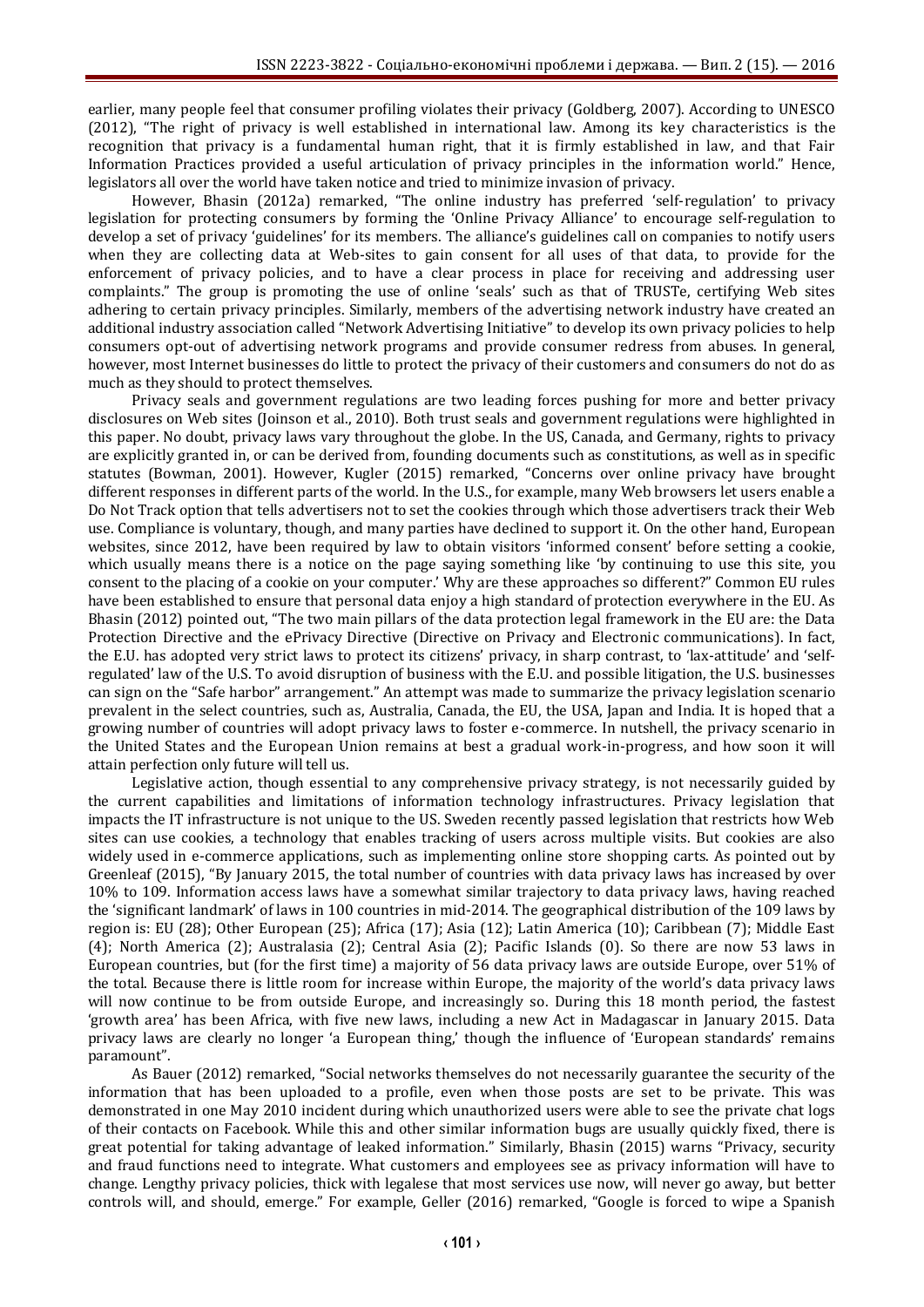citizen's past financial troubles from its records. The Belgian Privacy Commission tells Facebook it must 'bend or break' to abide by the country's privacy laws. A plaintiff presses privacy cases against Facebook in both Austrian and European courts. Whatever tools are used to protect and collect personal data in the future, it will be important for companies, such as, Facebook and Google to educate their consumers and to provide them with options for all levels of privacy." In each instance, national privacy laws collide with the international nature of the Internet, and with American business expectations. Cross-border issues of the online world are not new, of course. Although many U.S. companies initially fought consumers' efforts to make companies pay attention to privacy, almost no major businesses today feel they can completely neglect data protection rules. Thus, all businesses must now take consumer privacy seriously. This will require investing resources to secure databases and Web sites. Organizations should also determine if their insurance covers lawsuits that may arise over privacy violation issues. At present, most of the organizations with an online presence have established online privacy statements or policy certifying that they comply with the legislated privacy standards.

According to E&Y (2014) Privacy Trends, "We are managing privacy in a time where carefully considered, detailed regulatory requirements do not necessarily result in effective privacy or data protection. Today's privacy regulations, as well as those being considered by regulatory bodies around the world, seem completely inadequate to protect individuals from the privacy risks emerging technologies present. Technology innovations, at work and at home, are pushing the limits of privacy well beyond current regulatory standards and legal requirements." No doubt, there is no single solution to the erosion of privacy in cyberspace; no single law that can be proposed or single technology that can be invented to stop the profilers and survelliants in their tracks. Indeed, the battle of privacy must be fought on many fronts – legal, political, and technological – and each new assault must be vigilantly resisted as it occurs. Privacy in the age of technology is quickly becoming a paradox. Today's privacy regulations, as well as those being considered by regulatory bodies around the world, seem completely inadequate to protect individuals from the privacy risks emerging technologies present. Here, Bhasin (2016) advices as: "While the regulation of privacy will continue to evolve, particularly as technology advances, businesses, agencies and individuals must also step up to the challenge of taking control of privacy management. No doubt, governments across the globe are making valiant efforts to protect privacy, but they cannot do it alone."

Finally, we recommend that all organizations can apply the following leading practices, specifically to improve the privacy scenario in the world:

1. Commitment from the top. Gain board support to establish a charter and a long-term strategy for privacy protection.

2. Organizational alignment. As part of the organization's strategy, develop a formal governance and operating model, align all aspects of privacy to the business and build relationships across the enterprise.

3. People, processes and technology. Document and communicate business processes related to privacy, and make them agile enough so that they can be updated when necessary. Consider new technology choices not only in terms of their benefits to the organization, but also the privacy risks they may pose.

4. Operational enablement. Allow good privacy governance to drive compliance, measure leading indicators to monitor performance and make improvements, as opportunities present themselves, and facilitate greater collaboration among functions.

5. Accountability for privacy needs to be everyone's responsibility – from the boardroom to the shop floor. Accountability for privacy and personal data protection needs to be a joint effort among governments, privacy commissioners, organizations and individuals themselves.

6. Technology alone cannot address all the concerns surrounding a complex issue like privacy. The total solution must combine laws, societal norms, markets, and technology. However, by advancing what is technically feasible, we can influence the ingredient mix and improve the overall quality of the solution.

### **References**

- 1. Ahmad, T. (2009). *Right of Privacy: Constitutional Issues and Judicial Responses in USA and India, particularly in Cyber age*, available at [http://www.ssrn.com/abstract=1440665.](http://www.ssrn.com/abstract=1440665)
- 2. Aleecia, M. McDonald & Cranor, L.F. (2008). The cost of reading privacy policies, *Information System: A journal of law and policy for the information socie*ty. Available a[t http://www.is-journal.org.](http://www.is-journal.org/)
- 3. Bayardo, R.J. & Srikant, R. (2003). Technological Solutions for Protecting Privacy. *Web Technologies*, September, available a[t http://www.almaden.ibm.com/cs/projects/iis/hdb/Publication.](http://www.almaden.ibm.com/cs/projects/iis/hdb/Publication)
- 4. Bauer, C., Korunovska, J., & Spiekermann, S., (2012). On the value of information what Facebook users are willing to pay. *ECIS 2012 Proceedings. Paper 197*. Available at[: http://aisel.aisnet.org/ecis2012/197.](http://aisel.aisnet.org/ecis2012/197)
- 5. Bhasin, M.L. (2005). Challenges of Guarding Privacy Practices Prevalent in Major Countries, *The Chartered Accountant*, January, 735-745.
- 6. Bhasin, M.L. (2006). Guarding Privacy on the Internet, *Global Business Review, 7(1)*, January-June 2006, IMI, Sage Publications, 137-156.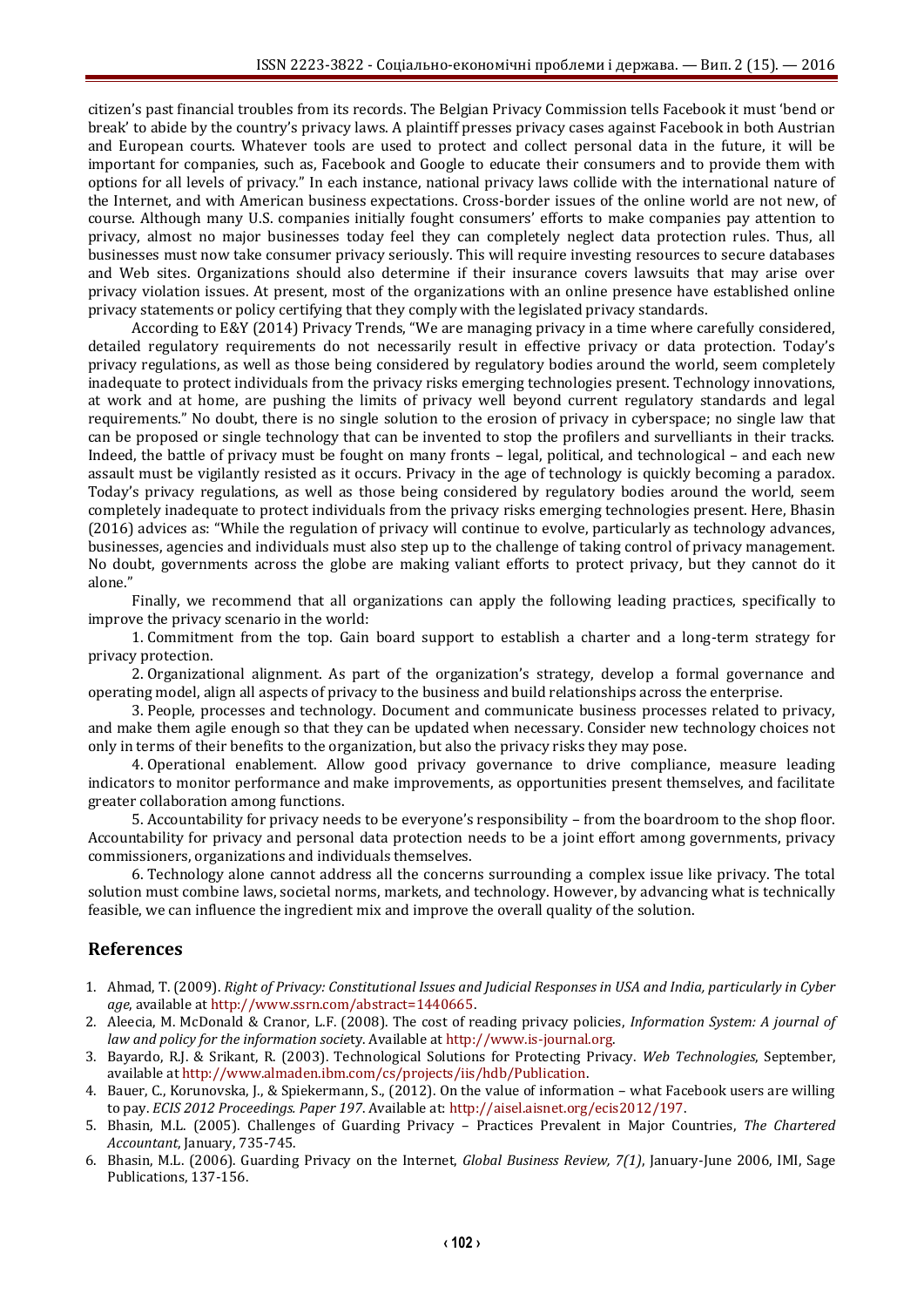- 7. Bhasin, M. L. (2006a). Data Mining: A Competitive Tool for Banking and Retail Industries, *The Chartered Accountant*, October, 588-594.
- 8. Bhasin, M.L. (2006b). Privacy Protection on the Internet: Privacy Policy, Government Regulation and Technology Solutions, *Amity Business Review*, July-December, 44-59.
- 9. Bhasin, M. L. (2007). Mitigating Cyber Threats to Banking Industry, *The Chartered Accountant, 50*(10), April, 1618- 1624.
- 10. Bhasin, M.L. (2008). Guarding Privacy on the Internet: Privacy Policy, Government Regulations and Technology Solutions, *International Journal of Internet Marketing and Advertising, 4*(2/3), Special Issue on SME's, 213-240.
- 11. Bhasin, M. L. (2012). Online Privacy Protection: Privacy Seals and Government Regulations in Select Countries, *International Journal of Finance and Accounting, 1*(6), Nov., 148-161.
- 12. Bhasin, M. L. (2012a). Guarding Online Privacy: Privacy Seals and Government Regulations, *European Journal of Business and Social Sciences, 1*(9), Dec. 2012, 1-20.
- 13. Bhasin, M.L. (2015). Menace of Frauds in Banking Industry: Experience of a Developing Country, *Australian Journal of Business and Management Research, 4*(12), April 21-33.
- 14. Bhasin, M.L. (2016). Integration of Technology to Combat Bank Frauds: Experience of a Developing Country, *Wulfenia Journal*, *23*(2), Feb., 201-233.
- 15. Bowman, L.M. (2001). House Pulls Carnivore into the Light. *ZDNet News* (23 July).
- 16. Branscum, D. (2000). Guarding On-Line Privacy. *Newsweek 135* (23): 77-78.
- 17. Chaffey, D. and White, G. (2011). *Business Information Management. Prentice-Hall, Financial Times*, 2 editions.
- 18. Council of Advisors on Science & Technology (2014), Big Data and Privacy: A Technological Perspective, *Executive Office of the President*. Available a[t http://www.whitehouse.gov.](http://www.whitehouse.gov/)
- 19. Conroy, P., Milano, F., Narula & Singhal, R. (2014). *Building Consumer Trust: Protecting Personal Data in the Consumer Product Industry*, Deloitte University Press, 13 November. Available a[t http://www.dupress.com.](http://www.dupress.com/)
- 20. Culnan, M. (2002). *Georgetown Internet Privacy Policy Study*. McDonough School of Business, Georgetown University, see [http://www.msb.edu/faculty/culnan/gippshome.html.](http://www.msb.edu/faculty/culnan/gippshome.html)
- 21. Debatin, B., Lovejoy, J.P., Horn, M.A. & Hughes, B.N. (2009). Facebook and Online Privacy: Attitudes, behaviors and unintended consequences. *Journal of Computer-Mediated Communications, 15*(2), 83-108.
- 22. EOS-Privacy & Data Protection Task Force (2010). EU policies on privacy and data protection and their impact on the implementation of security solutions. September, European Organization for Security, 1-17.
- 23. European Commission (2011). *Workshop on Privacy protection and ICT: Research ideas*. Workshop report, Sept.21, Brussels.
- 24. E&Y (2014) Privacy Trends 2014: *Privacy Protection in the age of Technology*. Available a[t http://www.ey.com.](http://www.ey.com/)
- 25. Federal Trade Commission (2010). *Protecting Consumer Privacy in an Era of Rapid Change: A proposed framework for business and policymakers*. December. Available a[t http://www.ftc.org.](http://www.ftc.org/)
- 26. Fuchs, C. (2011). The political economy of privacy on Facebook. *The internet & Surveillance, Research paper 9 series*, Vienna, Australia. Available at [http://www.uti.at.](http://www.uti.at/)
- 27. Geller, T. (2016). In Privacy Law, It is the U.S. vs. the World, *Communications of the ACM, 59*(2), 21-23.
- 28. Goldberg, I. (2007). *Privacy enhancing technologies for the Internet III: Ten years later*. Digital Privacy: Theory, Technologies, and Practices, Alessandro Acquisti, Stefanos Gritzalis, Costos Lambrinoudakis, Sabrina di Vimercati, editors. Auerbach, Dec.
- 29. Goldfarb, A., & Tucker, C. E. (2011). Privacy regulation and online advertising. *Management Science, 57* (1), 57-71.
- 30. Green, H., Yang, C. & Judge, P.C. (1998). A Little Privacy, Please. *Business Week 3569*, 98-99.
- 31. Greenleaf, G. (2015). Global Data Privacy Laws 2015: 109 Countries, with European Laws Now a Minority, 33 Privacy Laws & Business International Report, February, *UNSW Law Research Paper No. 2015-21*.
- 32. Haag, Cummings & McCubbrey (2014). *Management Information Systems for the Information Age*. McGraw-Hill Irwin.
- 33. Hoffman, D., Novak, T.P. & Peralta, M. (1999). Building Consumer Trust Online. *Communications of the ACM, 42* (4), 80-85. Available at [http://zdnet.com/2100-1106-270406.html.](http://zdnet.com/2100-1106-270406.html)
- 34. Joinson, A. N., Reips, U. D., Buchanan, T., & Schofield, C. B. P. (2010). Privacy, trust, and self-disclosure online. *Human–Computer Interaction, 25*(1), 1-24.
- 35. Kalakota, R. & Whinston, A. B. (1996). *Frontiers of Electronic Commerce. Reading, Mass*, Addison-Wesley.
- 36. Krill, P. (2002). DoubleClick Discontinues Web Tracking Service. *InfoWorld*, 9 January. Available at: [http://www.infoworld.com/articles.](http://www.infoworld.com/articles)
- 37. Kuglee, L. (2015). Online Privacy: Regional Differences, *Communications of the ACM, 58*(2), 18-20.
- 38. Laudon, K.C & Traver, C.G. (2014). *E-commerce* 10th edition, Addison Wesley, NY.
- 39. Laudon, K.C. and Laudon, J.P. (2016) *Management Information Systems: Managing the digital firm*. Pearson, 14th edition.
- 40. Markert, B.K. (2002). *Comparison of Three Online Privacy Seal Programs, GSEC Practical Assignment* Version 1.2e, SANS Institute.
- 41. Morando, F., Iemma, R., & Raiteri, R. (2014). Privacy evaluation: what empirical research on users' valuation of personal data tells us, *Internet Policy Review, 3*(2), May, available at [http://policyreview.info.](http://policyreview.info/)
- 42. Office of the Privacy Commissioner of Canada (2016). *The Internet of Things: An introduction to privacy issues with a focus on the retail and home environments*, available a[t https://www.priv.gc.ca.](https://www.priv.gc.ca/)